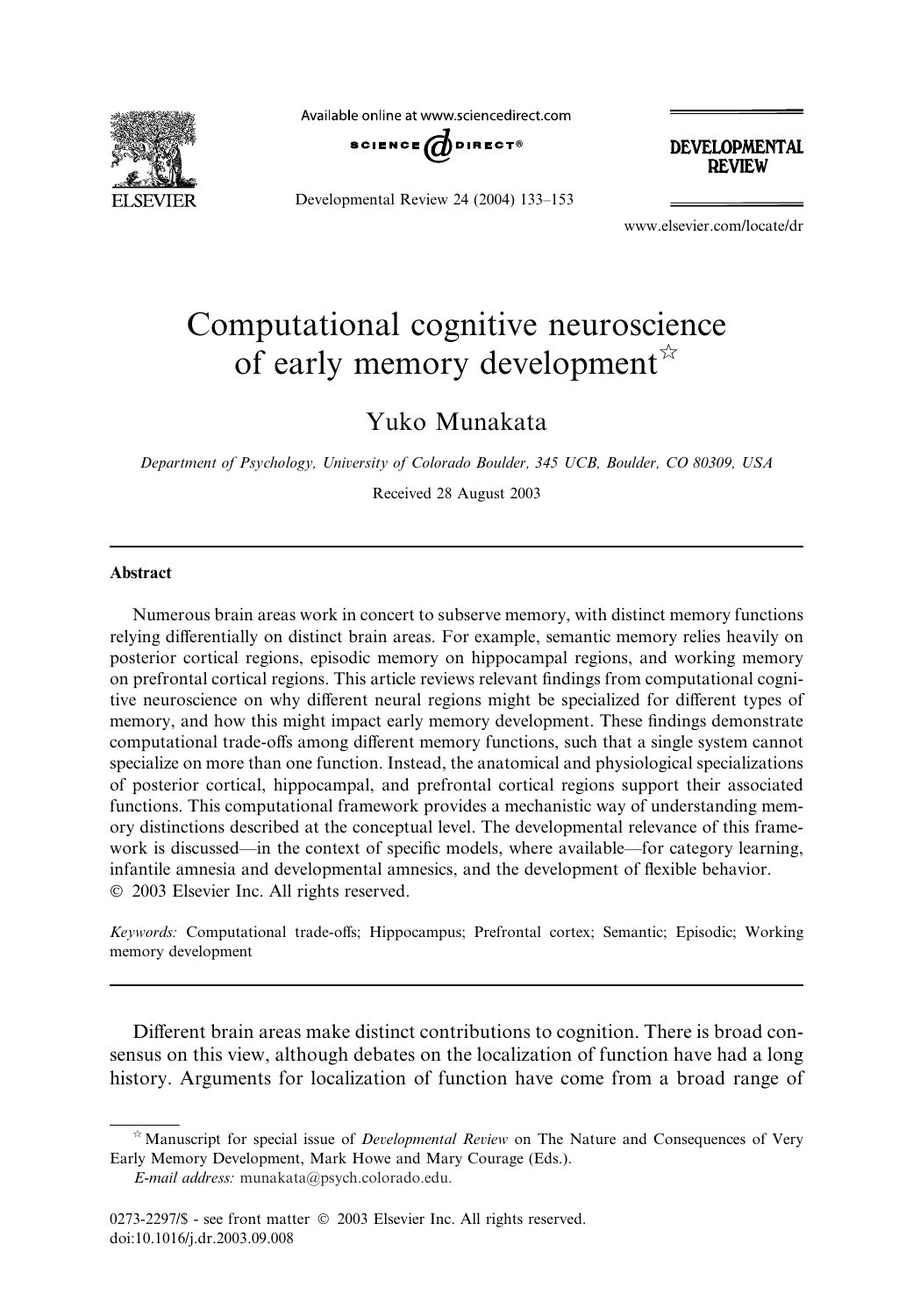perspectives, including phrenologists almost two centuries ago who felt bumps on the skull in an attempt to measure underlying brain areas, researchers over a century ago working with patients with brain damage, who noted that certain behaviors and abilities seemed to depend on specific regions of cortex, and current-day neuroimagers, who record images of differential brain activity in various tasks. In contrast, other researchers have argued that the brain works according to a principle of mass action, whereby all brain areas contribute to all functions, and the effects of brain damage depend on how much (rather than which part) of the brain is damaged (e.g., Lashley, 1929). Although these debates have been largely resolved in favor of some localization of function, with numerous specialized brain areas working in concert in the service of cognition and behavior, many related debates are still ongoing. For example, how much of the neural specialization that we see in the adult reflects modular systems versus highly interactive ones (e.g., Farah, 1994; Fodor, 1983)? How much of this specialization is innately specified versus learned through experience (e.g., Hermer & Spelke, 1996; Karmiloff-Smith, 1992)?

Nonetheless, converging evidence from patients with brain damage (e.g., Farah, 1990; Scoville & Milner, 1957; Stuss & Benson, 1984), neuroimaging studies (e.g., Braver et al., 1997; Eldridge, Knowlton, Furmanski, Bookheimer, & Engel, 2000; Thompson-Schill, Aguirre, & Farah, 1999), and single-cell recording data (e.g., Miller, Erickson, & Desimone, 1996; Tanaka, 1996) has led to fairly general agreement about three specializations for memory functions: posterior cortical regions for semantic memory (e.g., remembering what kind of an object a cup is, or the typical spatial arrangement of parts of a clock), hippocampal regions for episodic memory (e.g., remembering a conversation about email filing systems with certain friends in a Toronto subway), and prefrontal cortical regions for working memory (e.g., for mentally multiplying 42 times 17). This is not simply a one-to-one mapping, as other brain regions contribute to these memory functions, and other functions are subserved by these brain regions. However, these specializations appear to be important ones, which can be understood in a modeling framework in terms of computational trade-offs. Such trade-offs, and their developmental implications, are the focus of this review.

## Computational framework for understanding neural specializations

A computational perspective can provide insight into how and why neural regions are specialized for different functions (reviewed in O'Reilly & Munakata, 2000). In particular, such specializations can be understood in terms of computational trade-offs, whereby two objectives cannot be achieved simultaneously. As a system specializes on its ability to achieve one objective, it must relinquish its ability to achieve another objective. For example, there is a computational trade-off between fast learning and slow learning; a system that specializes in learning rapidly is not well-suited to learning gradually and vice versa. Thus, if there are demands on a system for both fast and slow learning, these functions are likely to depend on distinct neural regions with unique specializations. Similarly, there is a computational trade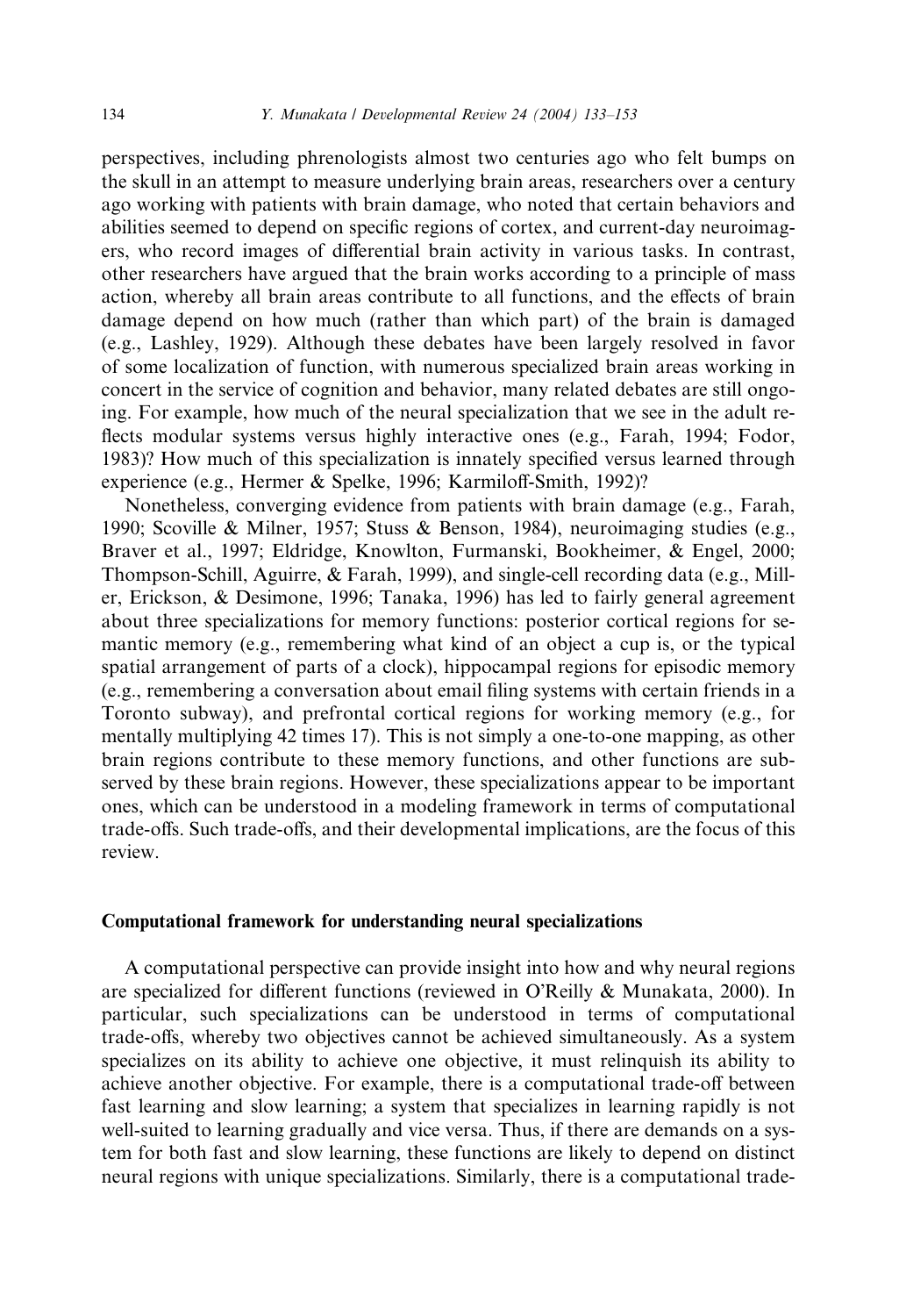off between representations that are highly overlapping and representations with little overlap, so that if both are desired, they too are likely to rely on specialized neural systems. These kinds of computational trade-offs, between distinct types of learning and representations, can provide insight into the specializations of posterior cortical, hippocampal, and prefrontal cortical regions. This computational approach can provide a mechanistic way of understanding distinctions between memory systems that have been characterized at a conceptual level (e.g., in terms of declarative/episodic vs. procedural memory, and implicit vs. explicit memory).

# Posterior cortical areas

A standard style of neural network model may best capture the specializations of posterior cortical areas; variations on this standard model may be necessary to capture the specializations of hippocampal and prefrontal regions. Neural network models come in many flavors (Arbib, 2002), but certain features are common to many models (Fig. 1):

- Basic architectural elements: Individual processing units arranged in layers send projections to and receive projections from other processing units, allowing the communication of unit activity.
- Distributed, interactive representations: Information is represented as distributed patterns of activity across multiple processing units. These representations are highly interactive, such that activation spreads easily throughout the network.
- Slow learning: Learning occurs gradually with experience.

These features allow such models to simulate many important aspects of cognition (as emphasized in the original Parallel Distributed Processing volumes—McClelland,



Fig. 1. Elements of one standard style of neural network model: individual processing units arranged in layers, and distributed, interactive representations. An additional aspect of standard models, slow learning, is not shown.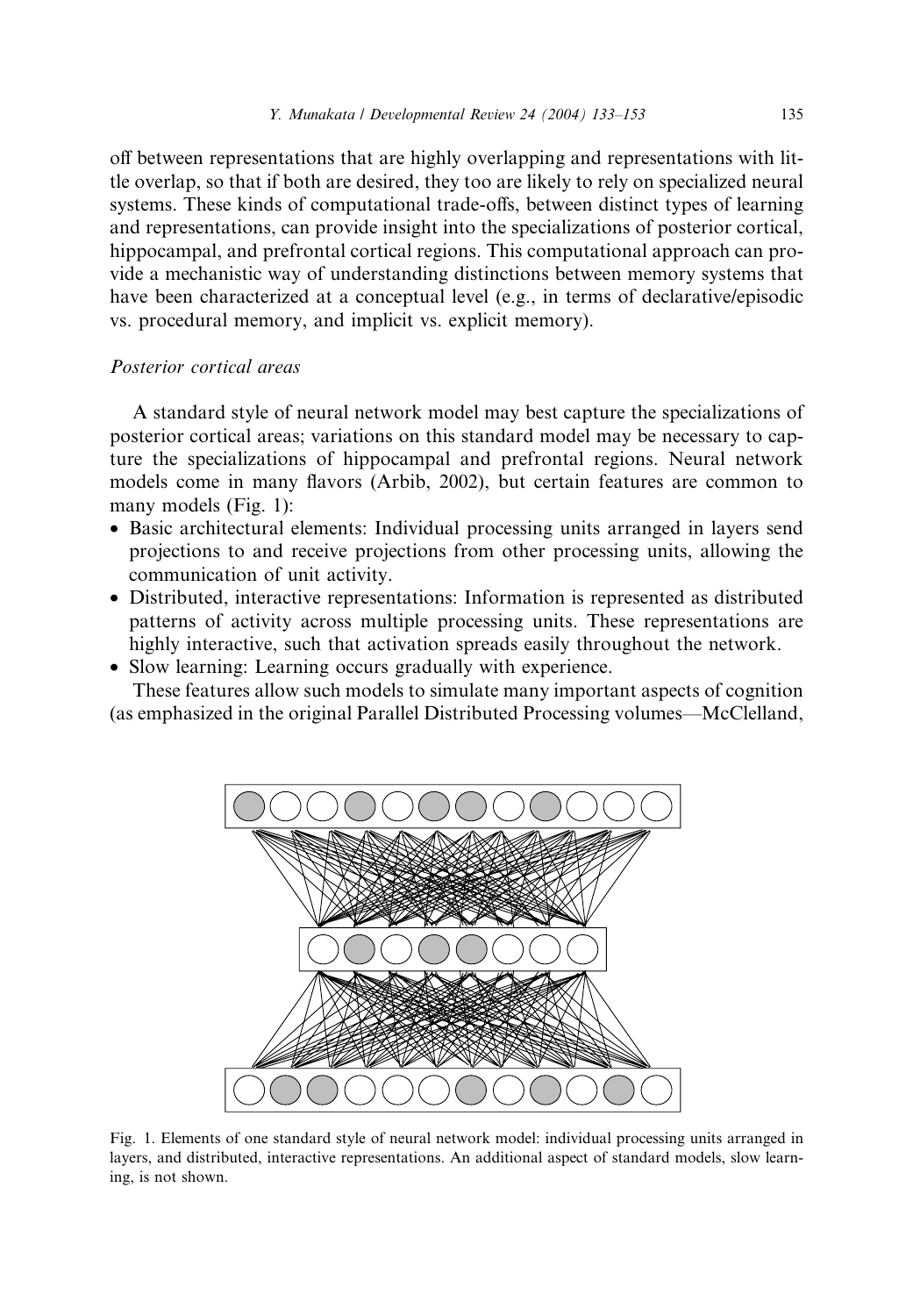Rumelhart, & PDP Research Group , 1986; Rumelhart, McClelland, & PDP Research Group , 1986). For example, highly interactive representations, with numerous connections among units, allow a system to activate related representations from partial inputs. This would allow the system to go from incomplete information (e.g., a noisy image of a cat) to activate related information (e.g., what cats generally look like, what they like to eat, how they behave, and so on). Such spreading activation among interactive representations can support schemas, inferences, and semantic knowledge more generally. As we will see in the Prefrontal cortical regions section, there is a computational trade-off between this ability to represent semantic information and the ability to maintain information in working memory.

Distributed representations allow networks to encode similarity relationships among different patterns as a function of the number of units in common. This allows networks to respond appropriately to novel inputs in terms of their similarity to familiar inputs, supporting generalization (so that, e.g., one can make inferences about a cat that has never been seen before). And, distributed representations make the system more robust to damage, because there is some redundancy in the representation.

Slow learning allows networks to gradually extract statistical regularities in the environment over time. Infants, adults, and other species are quite skilled at picking up on statistical structure in their environments (Fiser & Aslin, 2001; Hauser, Newport, & Aslin, 2001; Kirkham, Slemmer, & Johnson, 2002; Maye, Werker, & Gerken, 2002; Saffran, Aslin, & Newport, 1996). For example, after exposure to continuous speech sounds that followed regular patterns, 8-month-old infants distinguished speech streams that showed the same statistical regularities from speech streams that did not (Saffran et al., 1996). This behavior did not reflect a simple preference for familiar stimuli. When tested with two sets of equally familiar stimuli, with one set better matching the conditional probabilities present in the training stimuli, infants still preferred the set better matching the statistical regularities in the input (Aslin, Saffran, & Newport, 1998).

In networks, changes to connection weights accumulate across experience, based on patterns of activity in response to environmental input. As a result, connection weights come to reflect the statistical structure in the environment. This can be demonstrated with a simple network in an environment that consists of only two stimuli (Fig. 2, O'Reilly & Munakata, 2000). All connection weights to the hidden unit begin at an uninformative .5. Stimulus 1 is present on 80% of trials; Stimulus 2 is present on the other 20% of trials. The network learns to abstract this statistical structure of its environment. The network learns according to a Hebbian learning rule, whereby ''units that fire together wire together.'' Because Stimulus 1 is presented four times as often as Stimulus 2, the input units for Stimulus 1 have four times the opportunity to strengthen their connections to the hidden unit. As a result, the connection weights come to represent the statistical regularity of these inputs. With each epoch of training (sweep through 100 training patterns with 80 presentations of Stimulus 1 and 20 presentations of Stimulus 2), the connections from units for Stimulus 1 to the hidden unit increase until they reach .8, and the connections from units for Stimulus 2 to the hidden unit decrease until they reach .2 (Fig. 3). As we will see in the Hippocampal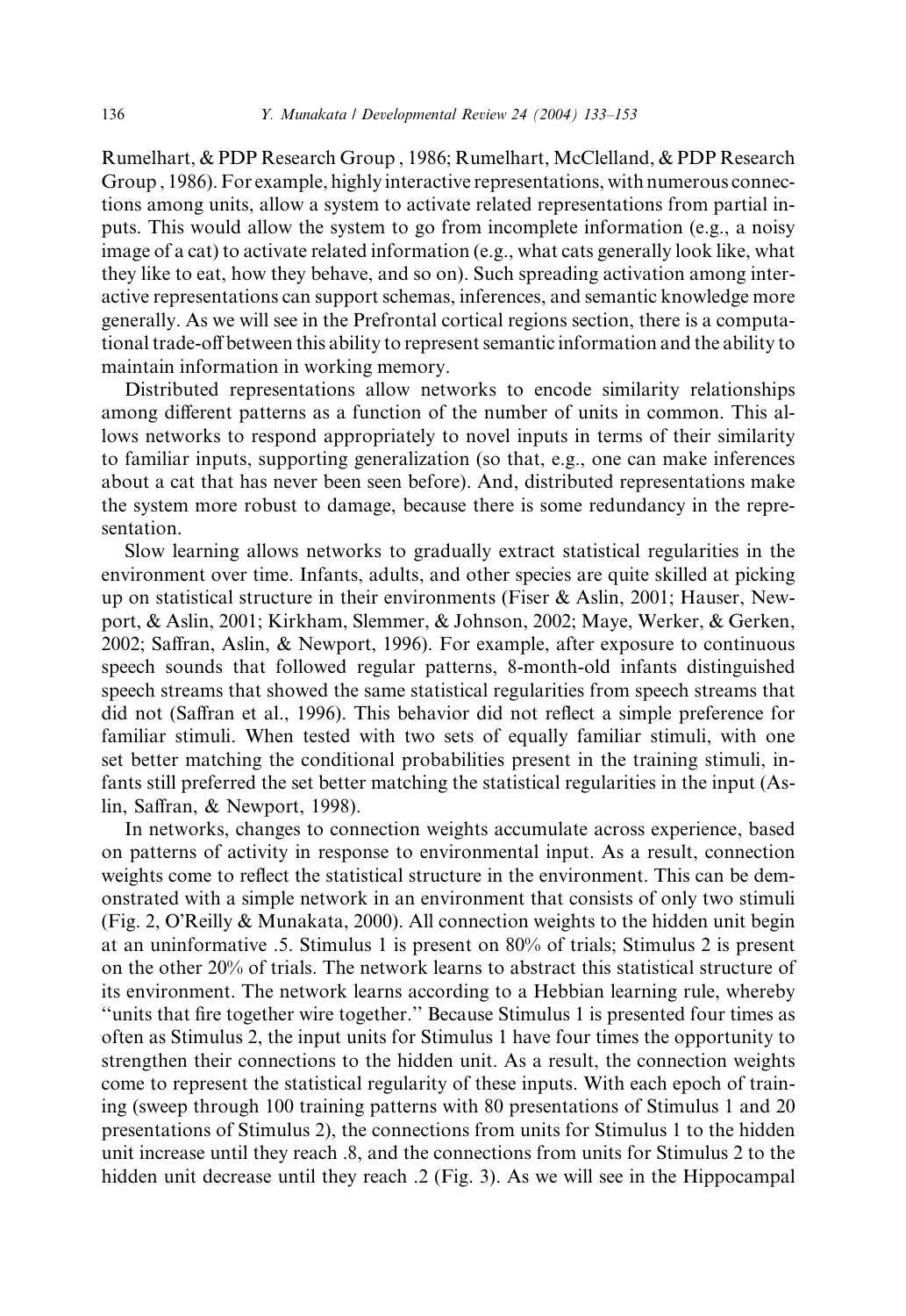

Fig. 2. Simple network in an environment with two stimuli. The stimulus on the left is present on 80% of trials; the stimulus on the right is present on the other 20% of trials.



Fig. 3. Connection weights gradually learn to represent statistical structure in the environment: All weights begin at an uninformative .5. With repeated presentations of the two patterns in the environment, weights from input units representing Stimulus 1 (present 80% of the time) go to .8, and weights from input units representing Stimulus 2 (present 20% of the time) go to .2. Adapted from OReilly and Munakata (2000, Fig. 4.11, p. 131). Copyright 2000 MIT Press. Reprinted with permission of MIT Press Books.

regions section, there is a computational trade-off between this ability to represent statistical regularities across experiences and the ability to remember information about particular episodes.

Networks of this slow learning, distributed, and interactive representation style have been applied to a variety of developmental domains, to investigate how the gradual learning of environmental regularities could support the behaviors and representations observed. For example, such networks have demonstrated how the slow learning of statistical regularities in the visual environment can lead to the development of units that serve as edge detectors (Olshausen & Field, 1996; O'Reilly & Munakata, 2000), of the sort observed in primary visual cortex. These networks were presented with natural visual inputs. Statistical learning led the networks to represent reliable correlations in the environment (like the simple network shown in Figs.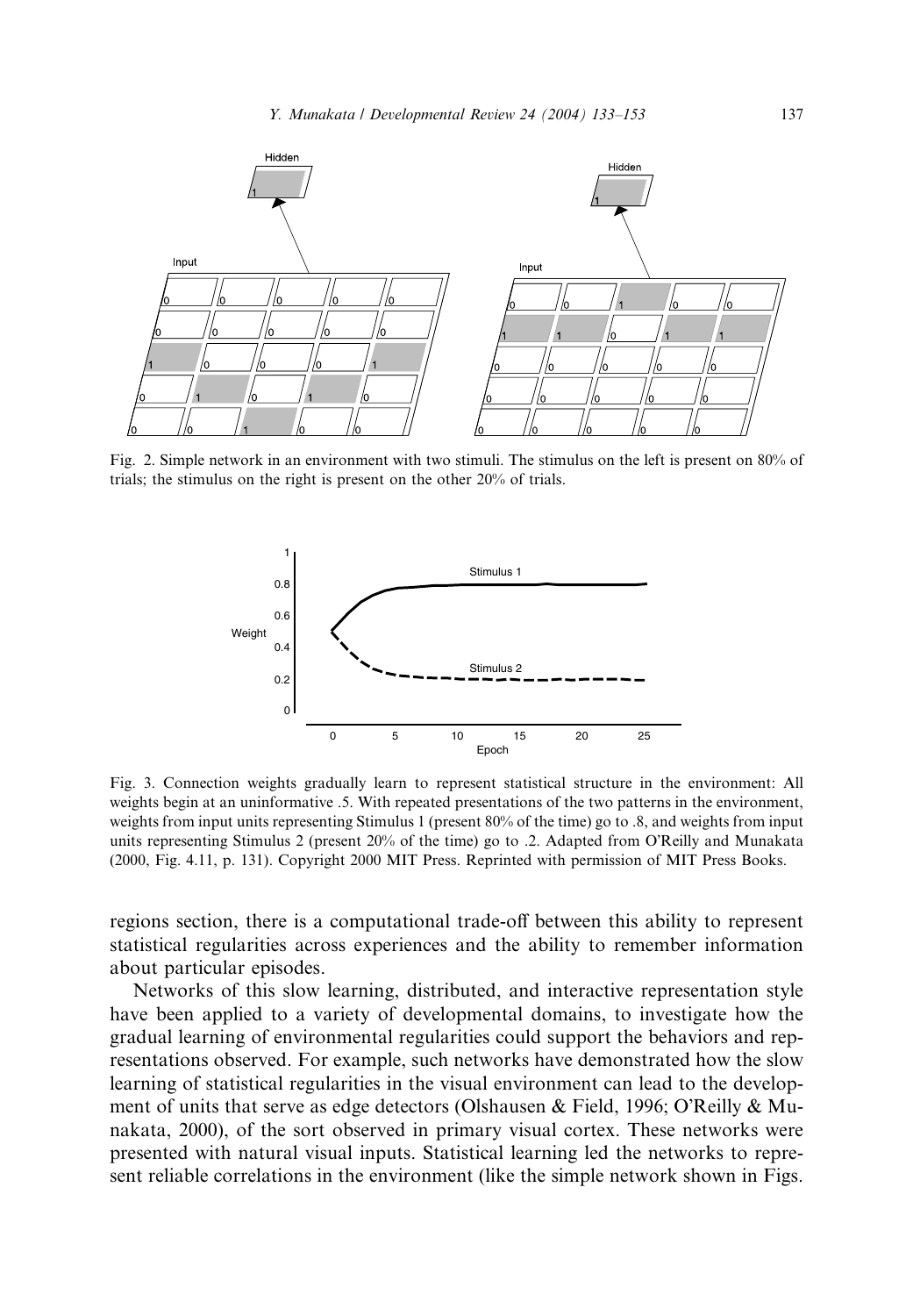2 and 3). Across natural images, the reliable correlations were edges (oriented transitions between dark and light). Thus, these models provide a sense of why neurons in primary visual cortex serve as edge detectors, and how they come to do so.

Networks have also been applied to understanding how infants learn the phonemes of their language and why there appear to be critical periods in this process (McClelland, Thomas, McCandliss, & Fiez, 1999; see also Guenther & Gjaja, 1996). These models were presented with inputs corresponding to phonemes, which overlapped to varying degrees. The models learned to represent the regularities in these inputs, and then represented new inputs in terms of the regularities abstracted from the previous experience. For example, if a network was trained with distinct input representations for the phonemes /l/ and /r/ (as present in many languages), it learned these inputs as distinct phonemes in the environment; as a result, the network subsequently treated phonemes that were similar to  $/I/$  as  $/I/s$ , and phonemes that were similar to /r/ as /r/s. In contrast, if a network was trained with a blended /lr/ sound (as in Japanese), it learned this regularity as a single phoneme in the environment. As a result, the network treated subsequently encountered /l/ and /r/ sounds as the blended /lr/ phoneme, failing to distinguish them (like many native speakers of Japanese). Thus, the ''older'' models (that had been exposed to phonemes of one language) had more difficulty learning the statistical regularities of a second language than ''younger'' models exposed to the same language as a first language.

Networks have also been applied to the development of categories and semantic knowledge (Mareschal & French, 2000; Quinn & Johnson, 1997; Rogers & McClelland, in press, in press). For example, models of semantic development (Rogers & McClelland, in press, in press; building on Rumelhart & Todd, 1993) have been used to explore how children learn to categorize semantically related items (e.g., animals) together, even when these items may be perceptually quite different (e.g., a bird vs. a dog). This work demonstrated how semantic categories can be formed through the learning of statistical structure in the environment, in particular, through the patterns of coherent covariation across different inputs. When items have similar representations and share many properties (all animals move on their own, make sound, etc.), the properties shared by these items will be coherent and will be a strong force driving learning, because they drive changes to connection weights in the same direction. In contrast, idiosyncratic properties (e.g., the fact that some animals can fly but not swim, and others do the reverse) drive weights in conflicting directions that tend to cancel each other out early in learning. Overall, this process leads coherent properties among categories to be learned earliest. These coherent properties need not be perceptually salient (e.g., the fact that an animal can grow); as long as they covary coherently, statistical learning mechanisms can use them to guide category learning. In this way, coherent covariation of properties can lead perceptually distinct items (such as birds and dogs) to be viewed as part of the same category.

In sum, the gradual learning of statistical regularities appears to be a fairly universal process, even within the first months of life. Standard neural network models are quite good at abstracting such regularities, and so have successfully simulated a variety of aspects of development.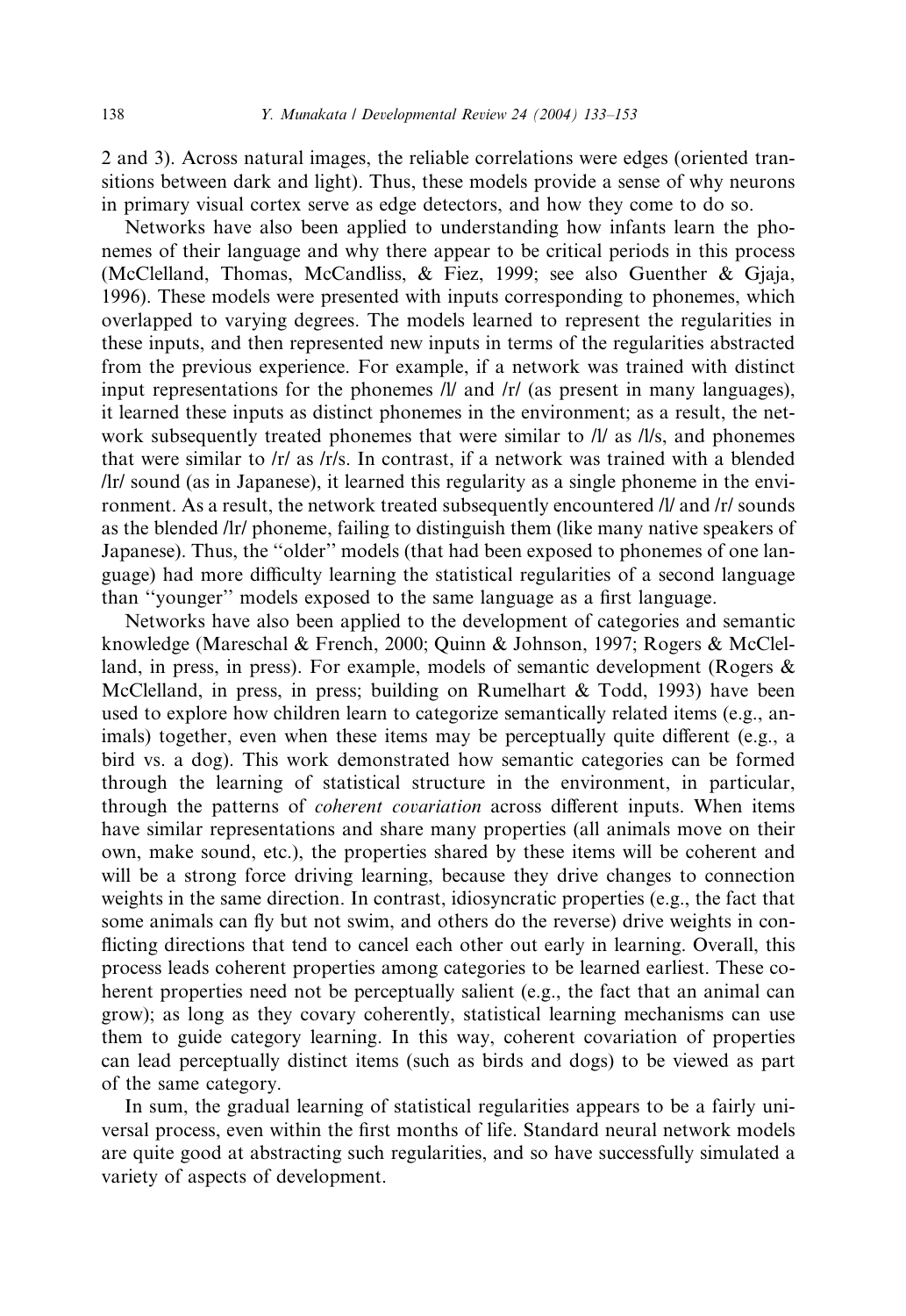### Hippocampal regions

However, such standard models are not particularly good at fast learning, for example, single-trial learning of the sort that humans can do (McClelland, McNaughton, & O'Reilly, 1995; McCloskey & Cohen, 1989). Such models can be altered in various ways to support fast learning, but such alterations raise the issue of computational trade-offs (O'Reilly  $\&$  Munakata, 2000). For example, increasing the learning rate, which governs how quickly connection weights change in response to experience, may improve a model's single-trial learning performance. However, increasing the learning rate may impair the model's ability to gradually extract regularities across experiences.

Consider the simple network described in the previous section (Figs. 2 and 3). This slow-learning model did a good job extracting the statistical regularities present in the environment. However, it did not show very good single-trial learning. In this case, single-trial learning would consist of the model representing which of the two possible stimuli had been present on the previous trial. For this model, once the previous stimulus is removed, there is no information in the connection weights to represent which stimulus was just present. Instead, the model only represents the overall regularities in the environment—that the previous stimulus had an 80% chance of being Stimulus 1 and a 20% chance of being Stimulus 2. This would be like a person representing that 80% of the time she parks her car in one parking lot and 20% of the time she parks her car in another parking lot, but not remembering on a given day where she happened to park.

We can manipulate the network's learning rate to influence its single-trial learning ability (Fig. 4, O'Reilly  $\&$  Munakata, 2000). The larger the learning rate, the more a



Fig. 4. Effects of learning rate on a network's ability to represent statistical regularities and perform singletrial learning: A slow learning rate produces weights from input units representing Stimulus 1 (present 80% of the time) of .8 (as shown earlier in Fig. 3). These weights capture the statistical regularities of the environment, but do not indicate whether Stimulus 1 was present on the previous trial. Increases to the learning rate produce weights that better support single-trial learning, that is, that more accurately represent which stimulus was present on the previous trial. However, there is a computational trade-off, such that as weights increasingly support single-trial learning, they represent less of the statistical regularity of the environment. The weights for Stimulus 2 show a complementary pattern, but are excluded for simplicity. Adapted from OReilly and Munakata (2000, Fig. 7.6, p. 215). Copyright 2000 MIT Press. Reprinted with permission of MIT Press Books.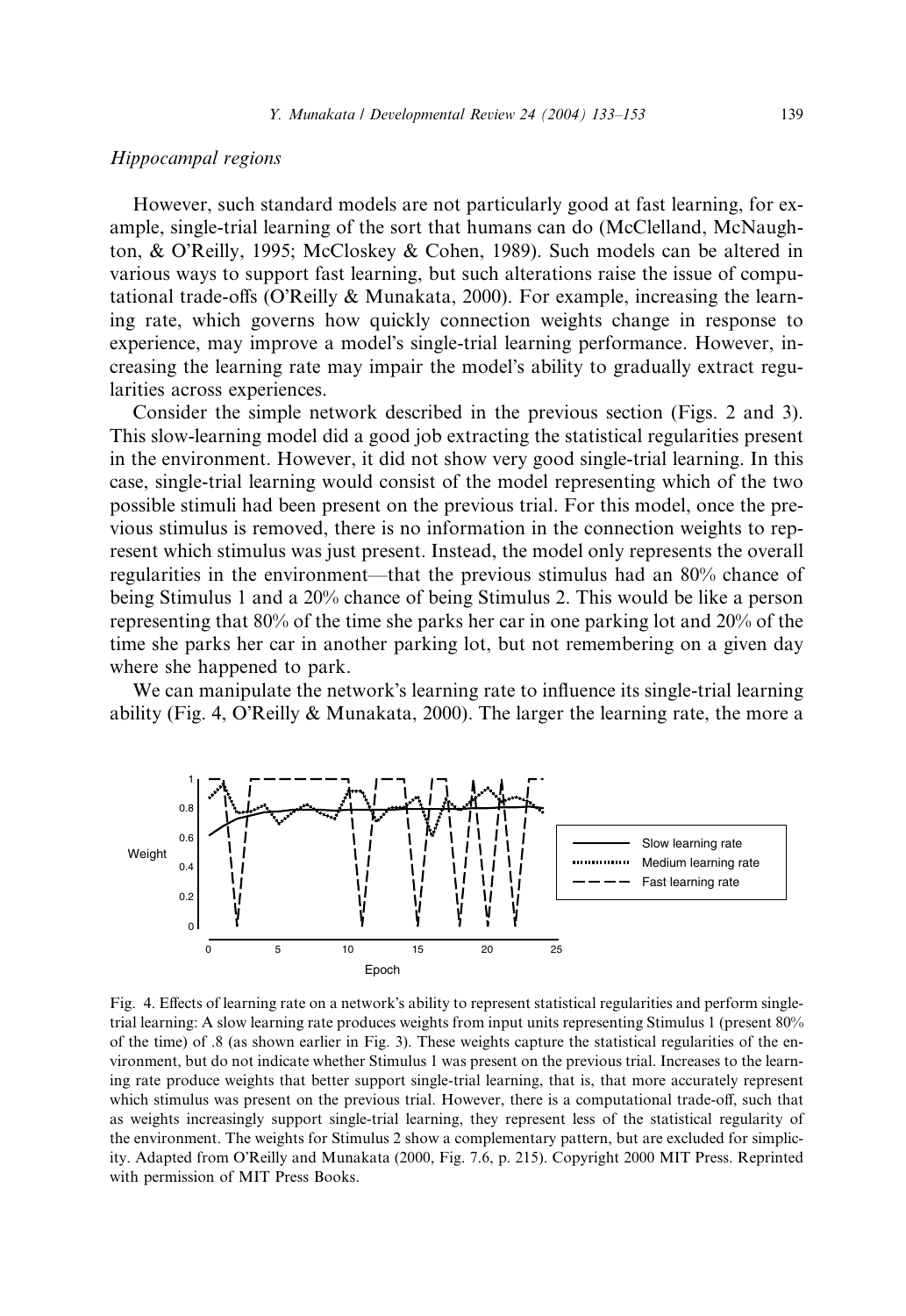network changes its weights in response to a single experience. The initial model had a slow learning rate that allowed the network to abstract statistical regularities across experiences. A medium learning rate produces weights that do not capture the statistical regularities as faithfully, but that better capture whether Stimulus 1 was just present (with weights above .8 suggesting the stimulus was just present and weights below .8 suggesting it was not). A fast learning rate produces weights that do not capture the statistical regularities at all at a given point in time (the weights are either the maximum of 1 or the minimum of 0), but that faithfully capture whether Stimulus 1 was just present (with weights of 1 indicating the stimulus was just present and weights of 0 indicating it was not). In this extreme, the weights update quickly based on the most recent experience, overwriting weight changes from previous experiences. This would be like a person remembering only where she parked her car today, but not representing that she tends to park in one lot more often than another. Thus, this simple simulation demonstrates a computational trade-off, between fast learning that can support single-trial learning and slow learning that can support the abstraction of statistical regularities in the environment.

These ideas about computational trade-offs and specializations of hippocampal regions have been explored in more detailed simulations (Norman  $\&$  O'Reilly, 2003; OReilly & Rudy, 2001). These simulations have shown how a system that learns rapidly with non-overlapping representations is crucial for the recollection of particular episodes (such as meeting a particular person—e.g., remembering where you met her, what her name is, who you were with, and so on). The rapid learning with non-overlapping representations allows the system to quickly encode the memory and keep it distinct from memories for similar episodes (e.g., the meeting of other people). In contrast, simulations that learn slowly using overlapping representations tend to collapse across the differences of individual episodes; as a result, these systems instead specialize on representing the underlying structure of the environment (e.g., a schema for what typically happens in meeting people). Both types of representations and learning are useful, but there is a computational trade-off between them; a single system cannot simultaneously specialize in both non-overlapping representations with fast learning and overlapping representations with slow learning. As a result, one neural system (the hippocampus) may specialize in the fast and non-overlapping functions, while another neural system (posterior cortical regions) may specialize in the slow and overlapping functions (McClelland et al., 1995; Norman  $& O'Reilly, 2003).$ 

This computational approach is consistent with (and may help to make sense of) findings from neuroscience regarding the anatomy and physiology of the hippocampus (Squire, Shimamura, & Amaral, 1989). For example, areas of the hippocampus show very sparse levels of activity (Barnes, McNaughton, Mizumori, Leonard, & Lin, 1990), which could contribute to relatively non-overlapping representations. This sparseness can also lead to conjunctive representations, which require a specific combination or conjunction of active units. Such conjunctive representations could be particularly relevant for episodic and spatial memories, which represent particular combinations of information (e.g., the circumstances associated with meeting a particular person, the spatial arrangement and relation of various visual cues) rather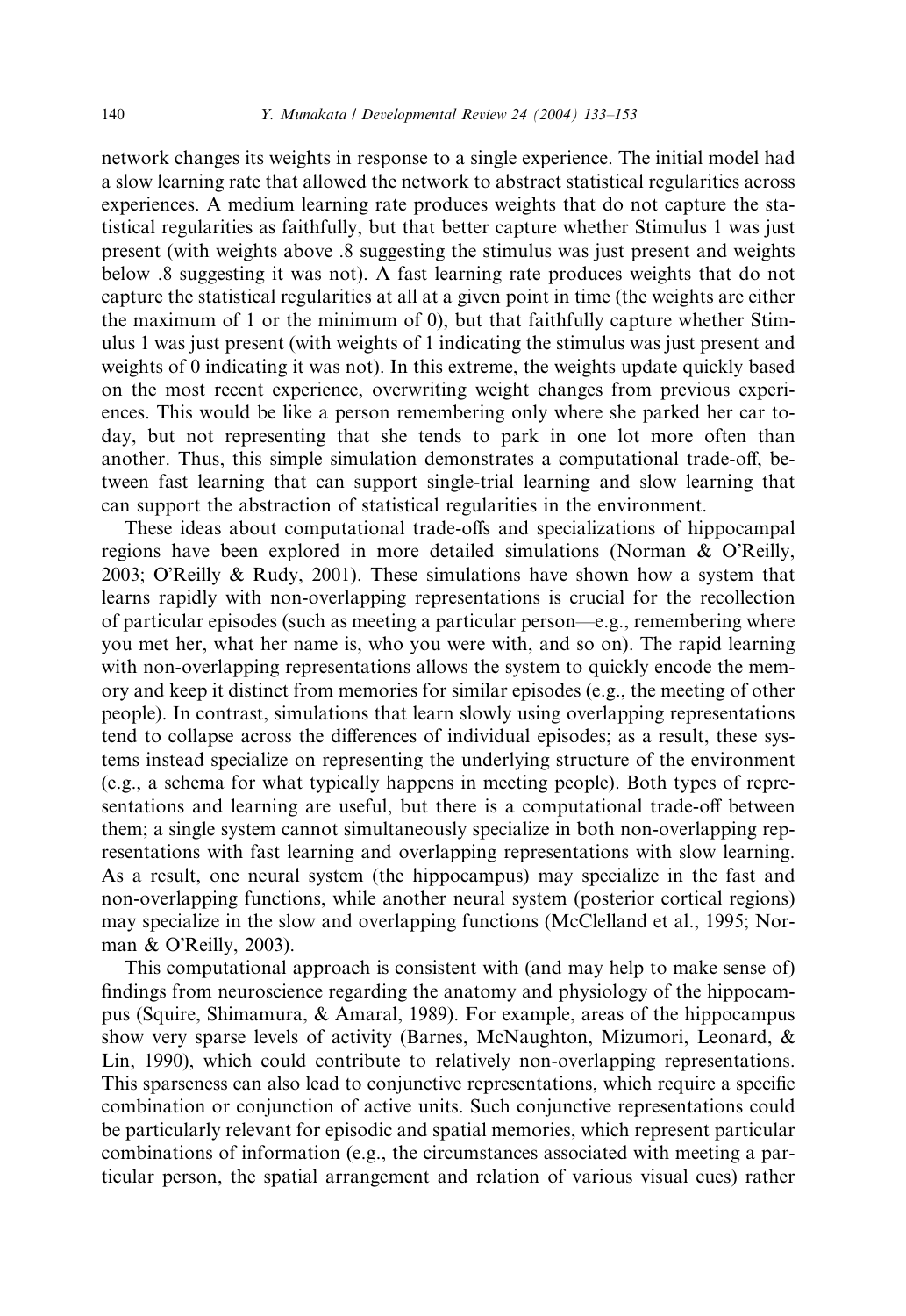than isolated pieces of information (e.g., just the name of the person you met or the size of one wall in a spatial layout without any other information). And, hippocampal cells appear to have very high rates of long-term potentiation (Monaghan & Cotman, 1989), a candidate mechanism for changes to connection weights in a neural network, which could contribute to relatively fast learning. Thus, a fundamental computational trade-off in memory suggests the need for two specialized systems that the hippocampus and cortex appear to satisfy.

Although the work to-date in this area has not been developmentally focused, it is developmentally relevant. Knowledge of the computational trade-offs inherent in neural specializations, together with the time course of these specializations, could aid in understanding both typical and atypical development. Two examples are considered below for the case of hippocampal and posterior cortical specializations; these await testing through implementation in simulations.

First, the computational account of hippocampal and posterior cortical specializations may provide an explanation of infantile amnesia (McClelland et al., 1995)—the finding that most people cannot remember any experiences they had before the age of about 2 (Howe & Courage, 1993). In this account for the mature system, the hippocampus quickly encodes individual episodes based on cortical representations; episodic memories can later be retrieved when these distinct hippocampal representations activate relevant cortical representations. Thus, the hippocampus is viewed as crucial for both encoding (through rapid learning via non-overlapping, conjunctive representations) and retrieval (through activation of hippocampal representations and associated cortical representations; see e.g., Nadel, Samsonovich, Ryan, & Moscovitch, 2000). In the developing system, the hippocampus would quickly encode individual episodes based on early cortical representations. However, as cortical representations changed over the first few years of life, they would no longer serve to activate the associated representations in the hippocampus. That is, because conjunctive representations require a specific combination of inputs, small changes to cortical inputs could lead to failure to access associated representations in the hippocampus. Thus, retrieval of early memories would be hindered.

Note that many theories attribute infantile amnesia to representations changing, and becoming incompatible, so that prior experiences can no longer be accessed. However, these theories face a difficulty: if the representations change so dramatically, so that prior experiences are effectively no longer represented, one would expect dramatic general deficits to be observed as representations change. All previous knowledge would effectively be overwritten, so that children should not be able to recognize familiar objects, music, words, and so on. But such dramatic general deficits are not observed. The computational trade-off story can make sense of this. Cortical changes are slow, and possibly even slight, such that general deficits are not observed. But these slow and possibly slight cortical changes can lead to large changes in the hippocampal representations that are activated. The large changes in hippocampal representations would lead to dramatic deficits, but only in episodic memory—hence infantile amnesia.

The computational approach may also be relevant for understanding the patterns observed in developmental amnesics (Vargha-Khadem et al., 1997). This population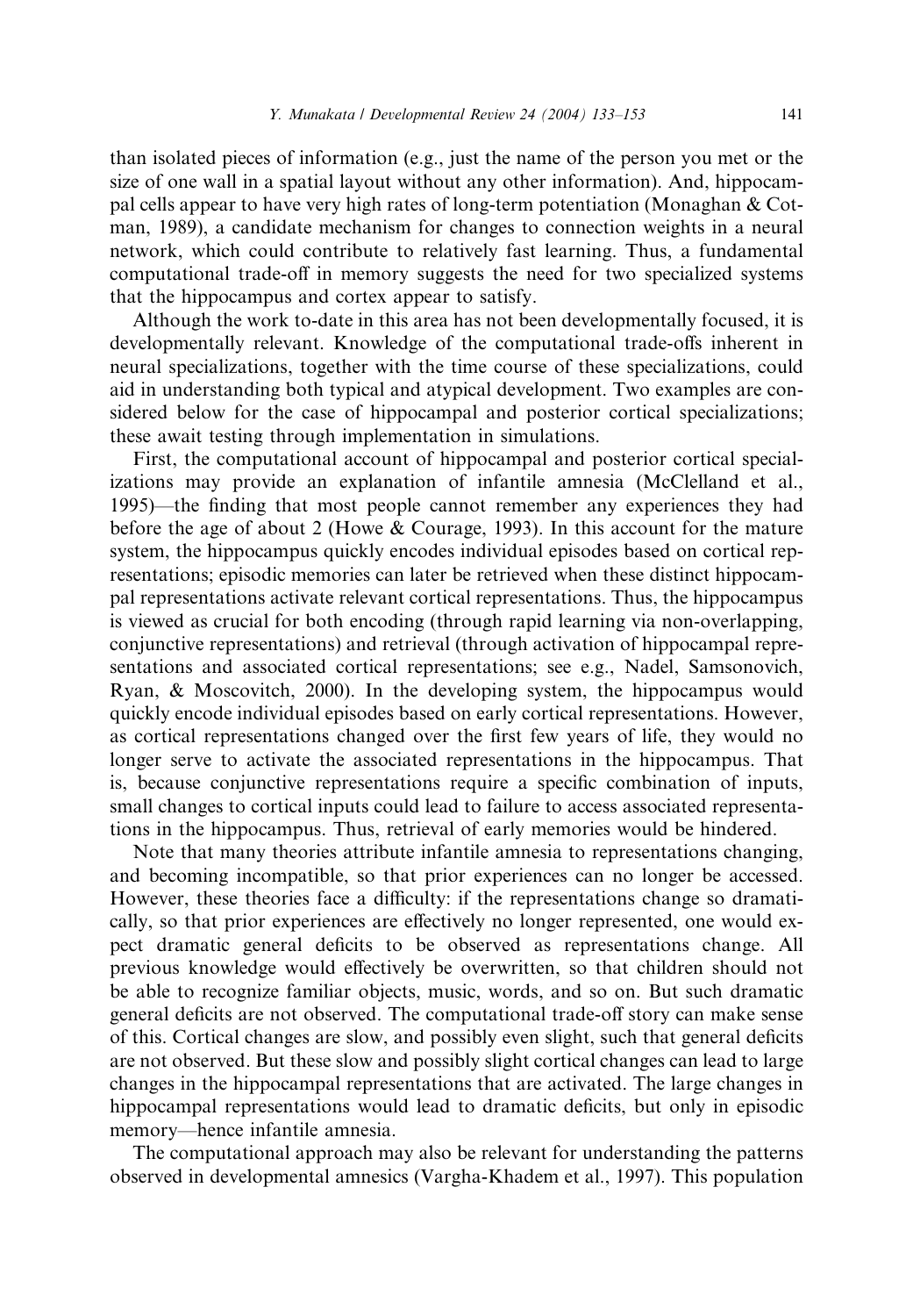had lesioned hippocampi from early in life. They show severe episodic memory deficits, as most theories of hippocampal functioning would predict. However, their semantic memory is remarkably intact. This profile is readily predicted by the computational trade-off framework (Norman & O'Reilly, 2003; O'Reilly & Rudy, 2001). Even without the ability to form episodic memories with a fast-learning system, the slow-learning posterior cortical system can gradually abstract statistical regularities to support semantic memory.

Thus, the specializations of posterior cortical and hippocampal regions, and the developmental implications, may be understood in terms of computational trade-offs between slow learning with distributed representations and fast learning with sparse representations.

### Prefrontal cortical regions

Just as we saw that standard models are not particular by good at fast learning in the preceding section, we will see in this section that they are not particularly good at maintaining information in an active form across time. Such models can be altered in various ways to support better maintenance, but ultimately the issue of computational trade-offs arises again (OReilly, Mozer, Munakata, & Miyake, 1999b; OReilly & Munakata, 2000).

Consider the simple network in Fig. 5 (O'Reilly  $& Munakata, 2000$ ). This network contains input and hidden units that represent a monitor, speakers, and keyboard.



Fig. 5. Semantic network: Weights connect hidden units that represent semantically related information. Adapted from OReilly and Munakata (2000, Fig. 9.18, p. 301). Copyright 2000 MIT Press. Reprinted with permission of MIT Press Books.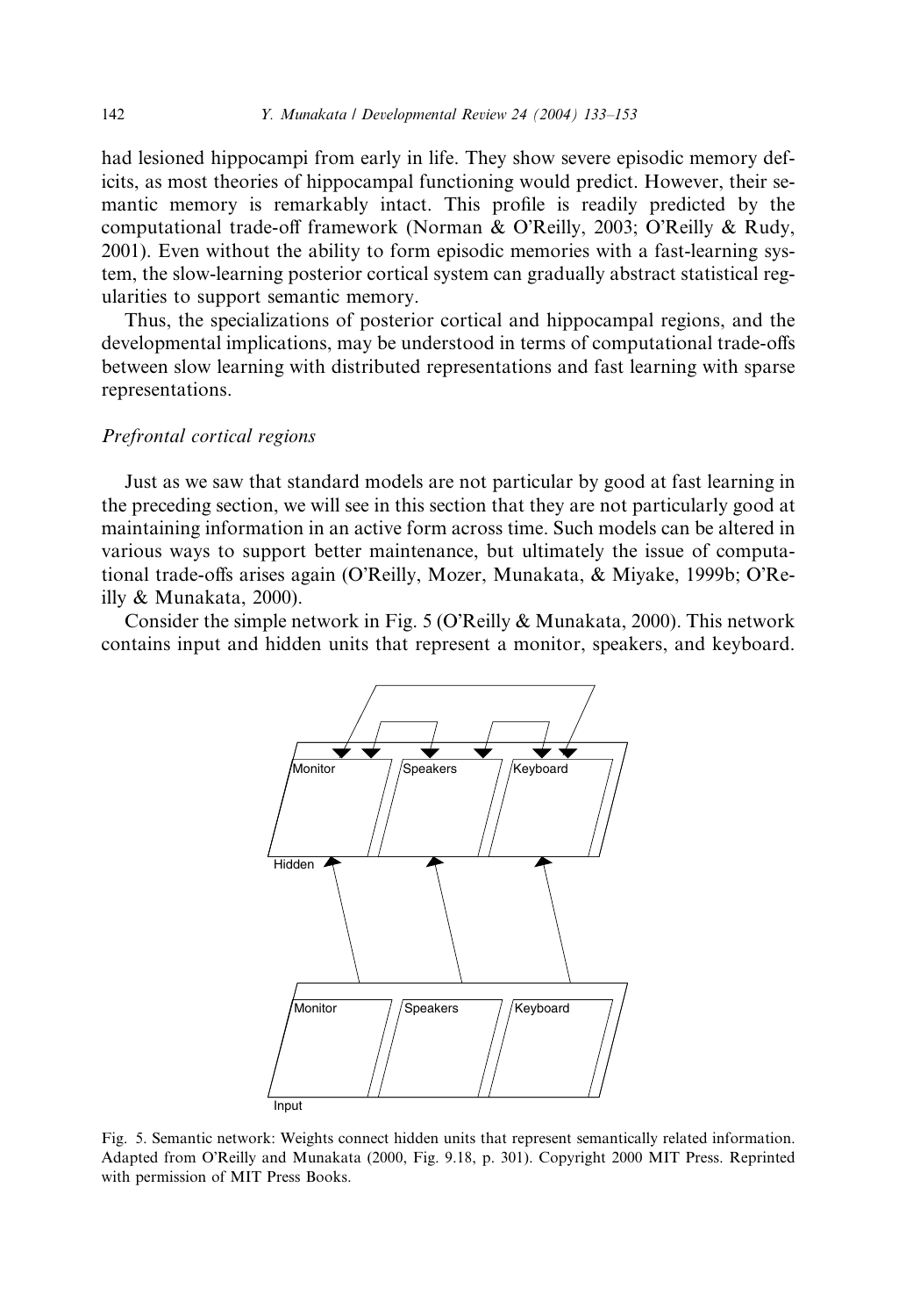Weights connect hidden units that represent semantically related information; in this case, each hidden unit is connected to the other two. Such interactive representations confer the semantic benefits described earlier, such as allowing a system to go from incomplete information to activate related information. However, such interactive representations also come with a price: loss of information when it is supposed to be maintained across delays. When this network is presented with a monitor and speakers, the network correctly activates the corresponding hidden units (top half of Fig. 6). However, when the input is removed, the activation spreads across the hidden units via the weights connecting all of the units (bottom half of Fig. 6). As a result, during the maintenance period, it is no longer clear what the network was initially presented with; the network has failed to cleanly maintain this information.

| cycle | trial Event |          | Input | Hidden |  |
|-------|-------------|----------|-------|--------|--|
| 9     | 0           | Input    |       |        |  |
| 19    | 0           | Input    |       |        |  |
| 29    | 0           | Input    |       |        |  |
| 39    | 0           | Input    |       |        |  |
| 49    | 0           | Input    |       |        |  |
| 59    | 0           | Input    |       |        |  |
| 69    | 0           | Input    |       |        |  |
| 79    | 0           | Input    |       |        |  |
| 89    | $\mathbf 0$ | Input    |       |        |  |
| 99    | 0           | Input    |       |        |  |
| 9     | 1           | Maintain |       |        |  |
| 19    | 1           | Maintain |       |        |  |
| 29    | 1           | Maintain |       |        |  |
| 39    | 1           | Maintain |       |        |  |
| 49    | 1           | Maintain |       |        |  |
| 59    | 1           | Maintain |       |        |  |
| 69    | 1           | Maintain |       |        |  |
| 79    | 1           | Maintain |       |        |  |
| 89    | 1           | Maintain |       |        |  |
| 99    | 1           | Maintain |       |        |  |

Fig. 6. Input and hidden unit activity as the network in Fig. 5 is presented with two inputs (top half of figure) and then those inputs are removed (bottom half of figure). Each row corresponds to one time step of processing. Each units activity level is represented by the size of the corresponding black square. The network activates the corresponding hidden units when the inputs are present, but fails to maintain this information when the input is removed, due to interactive representations. Adapted from O'Reilly and Munakata (2000, Fig. 9.19, p. 301). Copyright 2000 MIT Press. Reprinted with permission of MIT Press Books.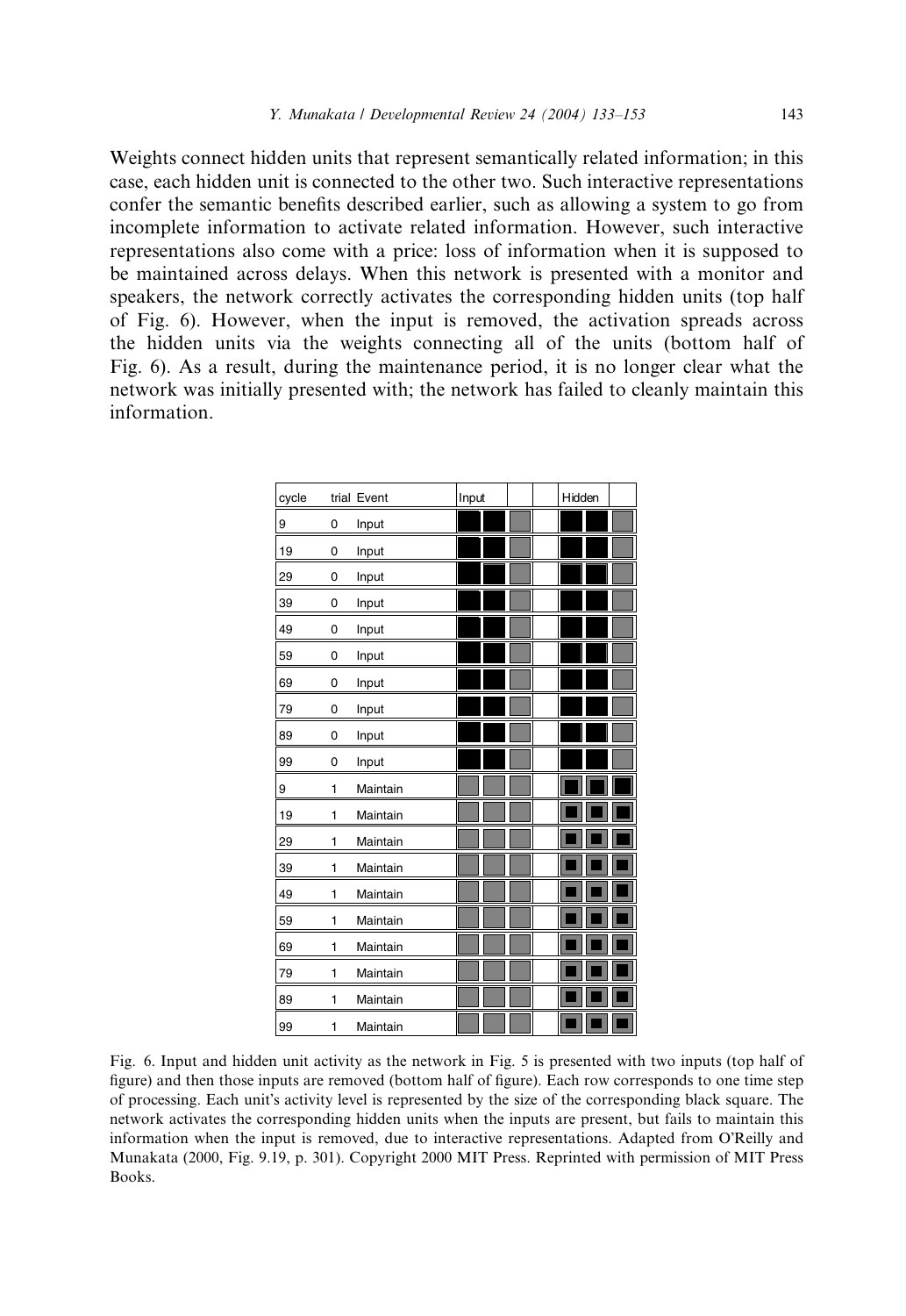#### 144 Y. Munakata / Developmental Review 24 (2004) 133–153

The simple network in Fig. 5 can be elaborated to improve its active maintenance abilities. For example, higher-order representations can be added, which connect with lower-level features that go together (Fig. 7). This improves the network's ability to maintain information after it is removed. Instead of the activation simply spreading from Monitor and Speakers to Keyboard, for example, the higher-order representation of TV is preferentially activated in the second hidden layer, and this preferentially activates Monitor and Speakers. However, because the system is still relatively interconnected (e.g., Monitor also connects to Terminal and Speakers also connects to Synth), this solution is not particularly robust. When a small amount of noise is introduced into the network processing (of the sort that our brains likely contend with on a regular basis), activation again spreads beyond the initial input, due to the connections with other units.



Fig. 7. Semantic network with higher order representations: Weights connect hidden units that represent semantically related information, with a layer of higher-order representations that connect with lower-level features. Adapted from O'Reilly and Munakata (2000, Fig. 9.20, p. 302). Copyright 2000 MIT Press. Permission pending.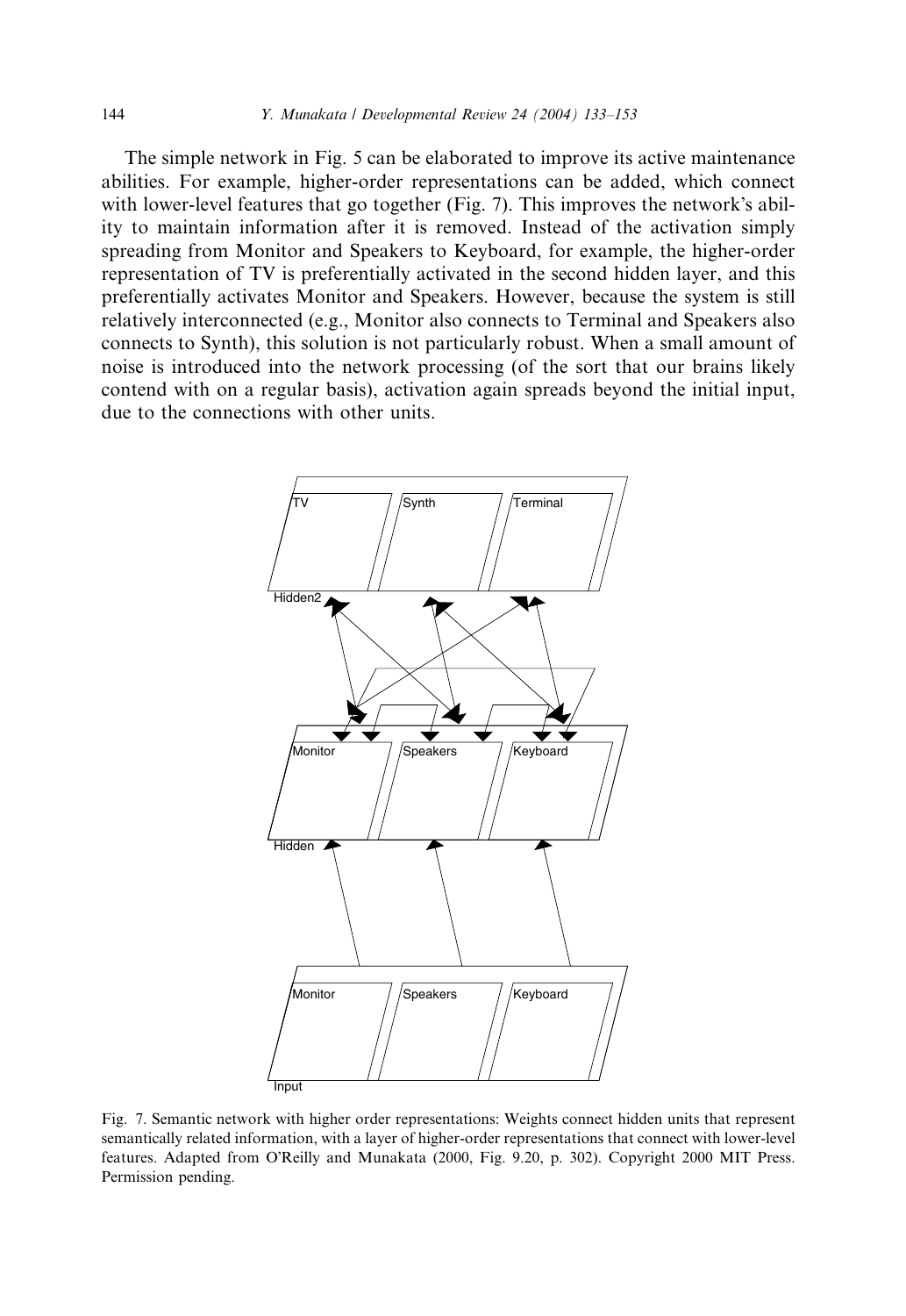More isolated representations may be required for systems to maintain representations over delays, in the absence of input, and in the face of noise (e.g., for working memory). An extreme form of such isolated representations is shown in Fig. 8. In this network, each input unit is connected to its corresponding hidden unit, and each hidden unit is connected only to itself, rather than to the other semantically-related hidden units. When this network is presented with a monitor and speakers, the network correctly activates the corresponding hidden units (top half of Fig. 9). And, when the input is removed, the activation is maintained in these units (bottom half of Fig. 9), because there is no way for the activation to spread from these units to any other units. As a result, this network successfully maintains the previously presented information during the maintenance period. This solution is robust to noise in the network processing.

In this way, these simple simulations demonstrate a computational trade-off, between interactive representations that can support semantic knowledge and isolated representations that can subserve active maintenance of information across delays, of the sort required for working memory. Again, both types of representations are useful, but there is a computational trade-off between them; a single system cannot simultaneously specialize on interconnected and isolated representations. As a result, one neural system (posterior cortex) may specialize on interconnected representations,



Fig. 8. Network with isolated representations: Each hidden unit connects to only itself, rather than to other semantically related units.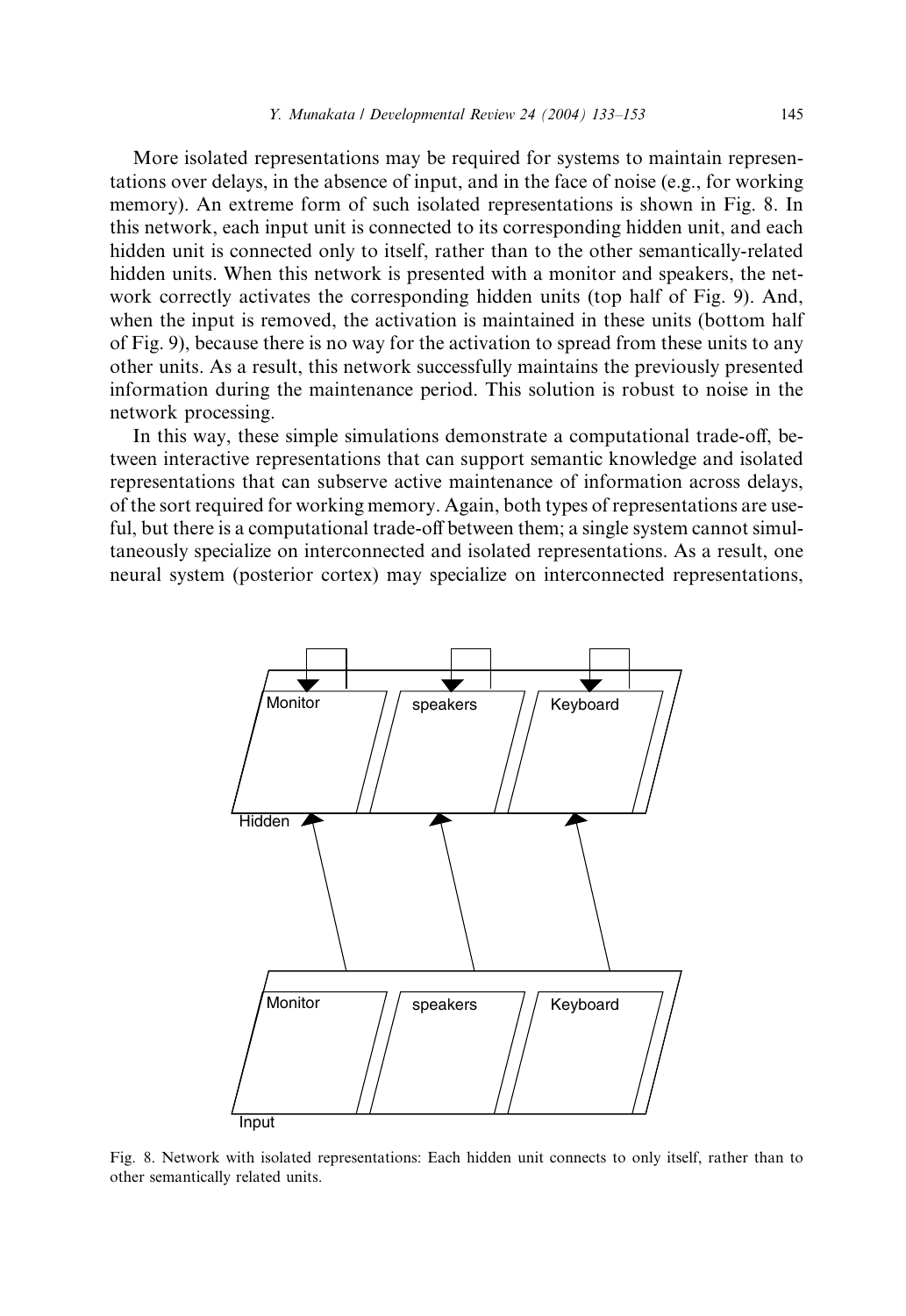| cycle |   | trial Event | Input | Hidden |
|-------|---|-------------|-------|--------|
| 9     | 0 | Input       |       |        |
| 19    | 0 | Input       |       |        |
| 29    | 0 | Input       |       |        |
| 39    | 0 | Input       |       |        |
| 49    | 0 | Input       |       |        |
| 59    | 0 | Input       |       |        |
| 69    | 0 | Input       |       |        |
| 79    | 0 | Input       |       |        |
| 89    | 0 | Input       |       |        |
| 99    | 0 | Input       |       |        |
| 9     | 1 | Maintain    |       |        |
| 19    | 1 | Maintain    |       |        |
| 29    | 1 | Maintain    |       |        |
| 39    | 1 | Maintain    |       |        |
| 49    | 1 | Maintain    |       |        |
| 59    | 1 | Maintain    |       |        |
| 69    | 1 | Maintain    |       |        |
| 79    | 1 | Maintain    |       |        |
| 89    | 1 | Maintain    |       |        |
| 99    | 1 | Maintain    |       |        |

Fig. 9. Input and hidden unit activity as the network in Fig. 8 is presented with two inputs (top half of figure) and then those inputs are removed (bottom half of figure). The network activates the corresponding hidden units when the inputs are present, and maintains this information when the input is removed, due to isolated representations.

while another system (prefrontal cortex) may specialized on isolated representations. Again, this computational approach is consistent with (and may help to make sense of) findings from neuroscience regarding the anatomy (Levitt, Lewis, Yoshioka, & Lund, 1993) and physiology (Rao, Williams, & Goldman-Rakic, 1999) of prefrontal cortex, which may suggest more isolated representations in this region.

These ideas about computational trade-offs and specializations of the prefrontal cortex have been applied to understanding developmental changes in task-switching. Children show remarkable limitations and developments in their ability to switch from one task to another. For example, infants from 8 months or so can successfully retrieve a toy after seeing it hidden. However, infants tend to reach back to this hiding location even after watching as the toy is hidden in a new location (Diamond, 1985; Piaget, 1954). That is, they *perseverate*, repeating their previous behavior when it is no longer appropriate, instead of responding flexibly to the change in task. Similarly, 3-year-old children can sort cards according to their color or their shape, as first instructed by an experimenter. However, they tend to perseverate with this first rule, even after being instructed to switch to sort by the other rule (i.e., shape if they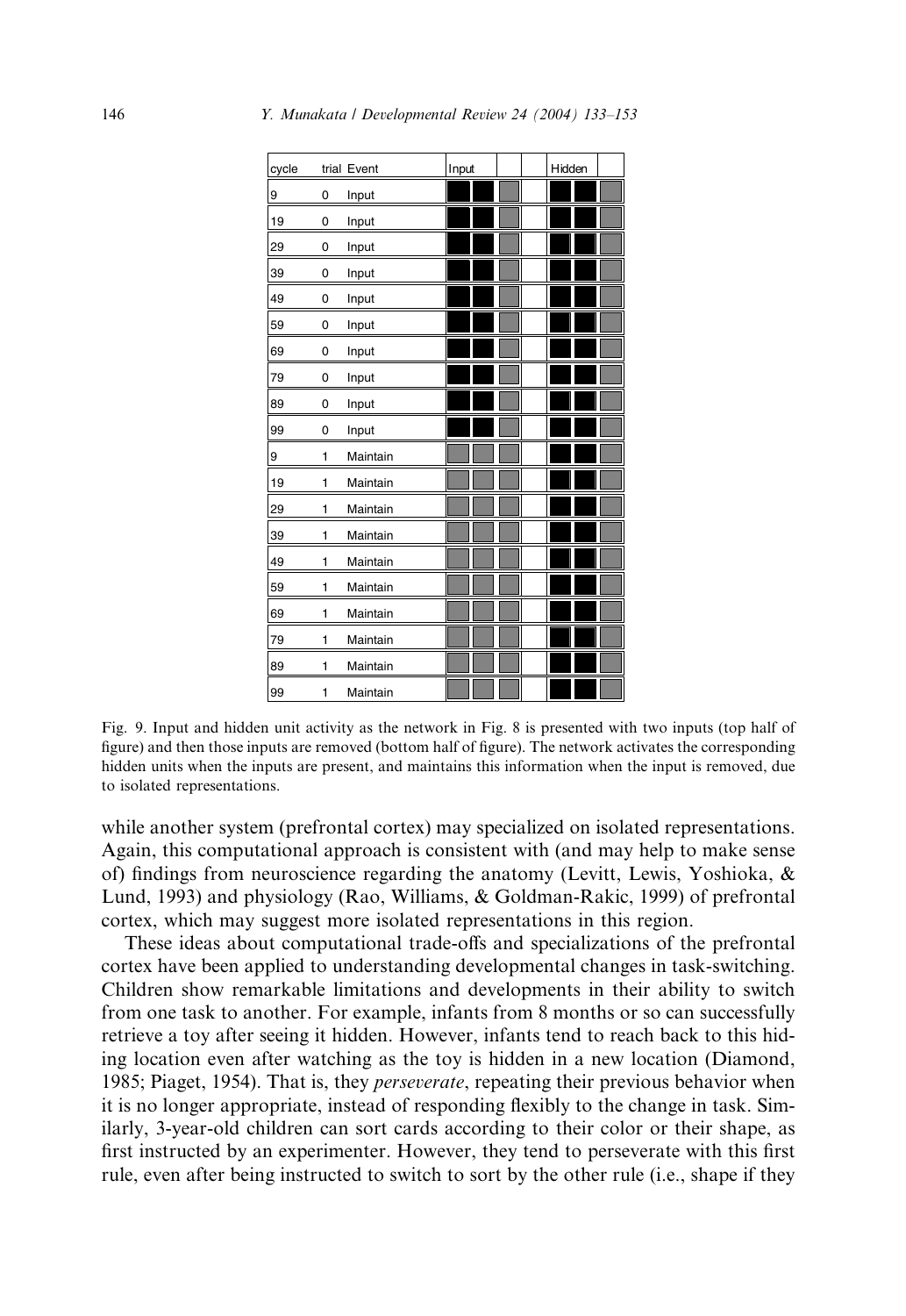started with color, or color if they started with shape) (Zelazo, Frye, & Rapus, 1996). Six-year-old children show a similar pattern in a speech interpretation task (Morton & Trehub, 2001). In this task, children hear utterances with conflicting emotional cues (e.g., ''My dog ran away from home'' spoken in a happy tone of voice). They can judge the speaker's feelings from the content of the utterances, but when instructed to switch to judge the speaker's feelings from the tone of voice, they perseverate and continue to base their judgments on content (Morton & Munakata, 2002b; Morton, Trehub, & Zelazo, in press).

Neural network simulations have been used to investigate the basis for such limitations (and subsequent developments) in flexibility (Munakata, Morton, & Stedron, 2003). Developments in prefrontal cortex are thought to play a critical role in ultimately supporting flexible behavior in such tasks (Diamond, 2002, Chap. 22; Miller & Cohen, 2001; Miyake & Shah, 1999; O'Reilly, Braver, & Cohen, 1999a; Roberts & Pennington, 1996; Stuss & Benson, 1984). In neural networks, changes corresponding to developments in prefrontal cortex can be instantiated via connection weights supporting isolated representations (as in Fig. 8). Increases to such connection weights increase one aspect of working memory, improving networks abilities to maintain currently relevant information. As networks get better at maintaining such information, they are better able to respond based on, for example, where a toy was recently hidden or what rule is currently relevant for sorting cards or interpreting spoken utterances, rather than falling back on previously relevant information and behaviors (instantiated via increased connections in posterior cortical areas).

Further, increases in working memory in such systems are gradual rather than allor-none. A weak ability to maintain currently relevant information may suffice for some tasks but not others. As a result, these networks also simulate the phenomenon of behavioral dissociations often observed in tasks of flexibility. In such dissociations, children pass certain measures of flexibility while failing others. For example, even as infants reach perseveratively to a previous hiding location for a toy, they occasionally gaze at the correct hiding location (Diamond, 1985; Hofstadter & Reznick, 1996; Piaget, 1954). And, even as children sort perseveratively according to a previous rule, they can correctly answer questions about the new rule, such as where trucks should go in the shape game (Zelazo et al., 1996), or what aspect of a speaker's voice they should be listening to (Morton & Munakata, 2002b; Morton et al., in press). Such dissociations arise naturally in neural network models based on gradual increases in working memory. For example, a weak representation of a toy's current hiding location allows a network to respond correctly through a system that updates frequently (such as gazing), but not through a system that updates less frequently (such as reaching) (Munakata, 1998a). Similarly, a weak representation of a currently relevant rule allows a network to respond correctly to tasks that do not involve conflict (such as questions about where trucks should go in the shape game), but not to tasks that require conflict to be resolved (such as sorting a card that has currently relevant information about shape and previously relevant information about color) (Morton & Munakata, 2002a). This neural network approach thus predicted that children's behavioral dissociations should disappear when such tasks are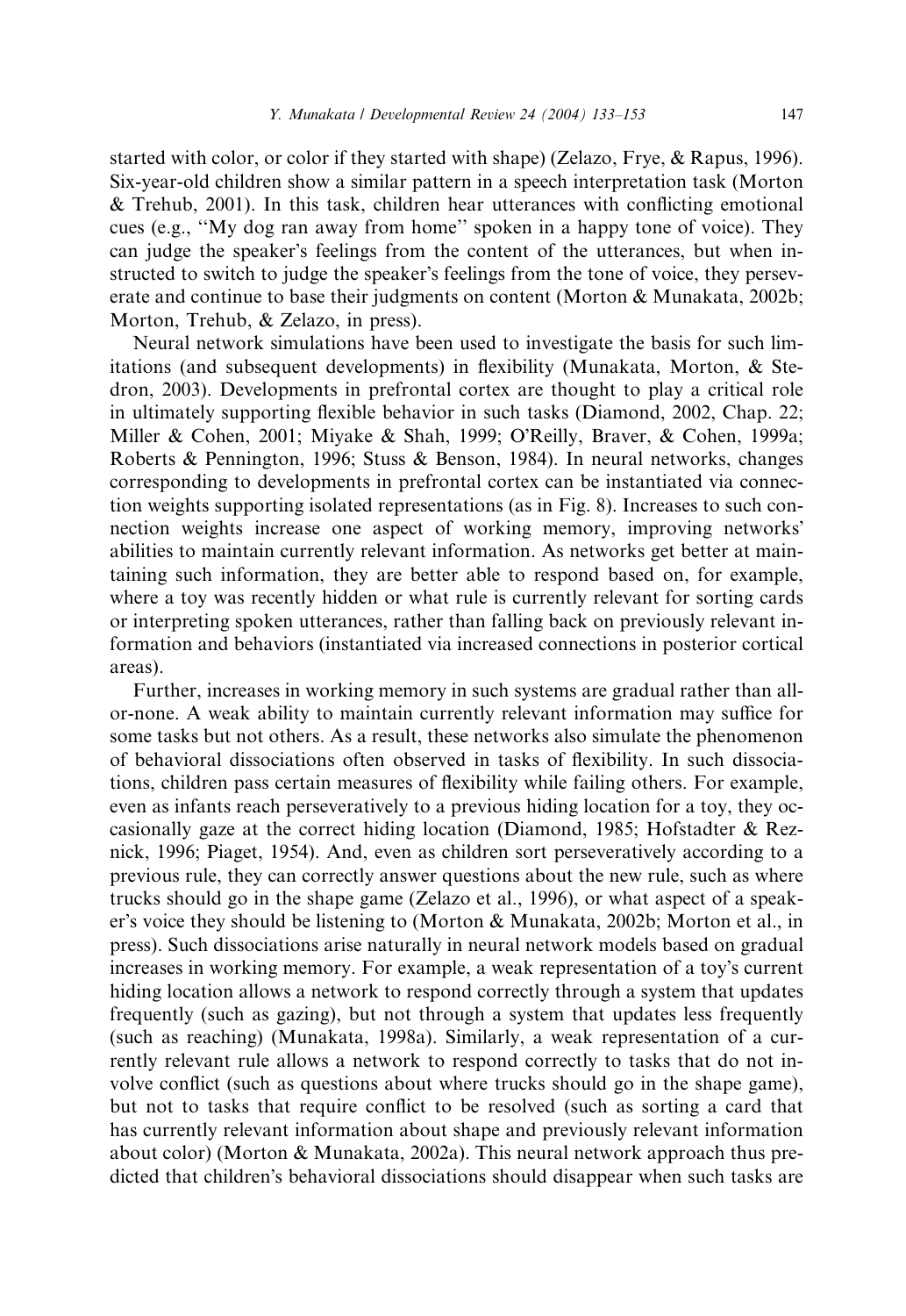equated for conflict (e.g., by asking where *red* trucks go in the shape game, and requiring a red truck to be sorted). This prediction has been confirmed (Morton  $\&$  Munakata, 2002b; Munakata & Yerys, 2001).

In many of the simulations investigating computational trade-offs between posterior and prefrontal cortical regions, the connections to the prefrontal regions of the models were set to learn at a slower rate than other connections in the models. This manipulation helped the prefrontal systems to be less prone to repeating prior behaviors, allowing them to guide other regions to overcome biases toward previously relevant information and behaviors. The need for this manipulation suggests that learning rate might be another factor distinguishing the computational specializations of prefrontal and posterior cortical regions.

This idea might seem counterintuitive, given that the prefrontal cortex is viewed as critical for ''higher level cognition''—executive function, controlled processing, flexible behavior, and so on. How could a brain region that was part of such a system be slow learning? One possibility is that the quickness of prefrontal systems comes not through learning rate (i.e., fast changes to connection weights), but through the updating of information held in mind. That is, the flexibility of this system comes through the ability to rapidly update and manipulate activity states when necessary, rather than through the ability to rapidly learn new representations. The relationship between such rapid updating and the maintenance of representations has been investigated in more detailed simulations of prefrontal systems (Frank, Loughry, & OReilly, 2001; Rougier, Noelle, Braver, Cohen, & O'Reilly, 2003; Rougier & O'Reilly, 2002). These simulations demonstrated how interactions with another specialized system, the basal ganglia, may serve as a gating mechanism for whether representations in prefrontal cortex are maintained or updated. Further, the simulations showed how such interactions may play an important role in adults' abilities to dynamically switch from one task to another. This work represents an important step in addressing aspects of prefrontal function other than maintenance. Additional work is needed to assess the relevance of this framework for understanding developmental changes in such processes.

In sum, the specializations of prefrontal and posterior cortical regions, and the developmental implications, may be understood in terms of computational trade-offs between isolated and interactive representations, and possibly between different learning and updating rates.

### **Discussion**

In summary (Table 1), there are computational trade-offs inherent across different types of representations and learning. A single system cannot specialize on both fast and slow learning, both interactive and isolated representations, and so on. This computational framework can help make clear why different neural regions are required for distinct types of memory functions, and can help make sense of physiological and anatomical findings about different brain areas. This framework also has broad developmental relevance, and has already shown promise in a variety of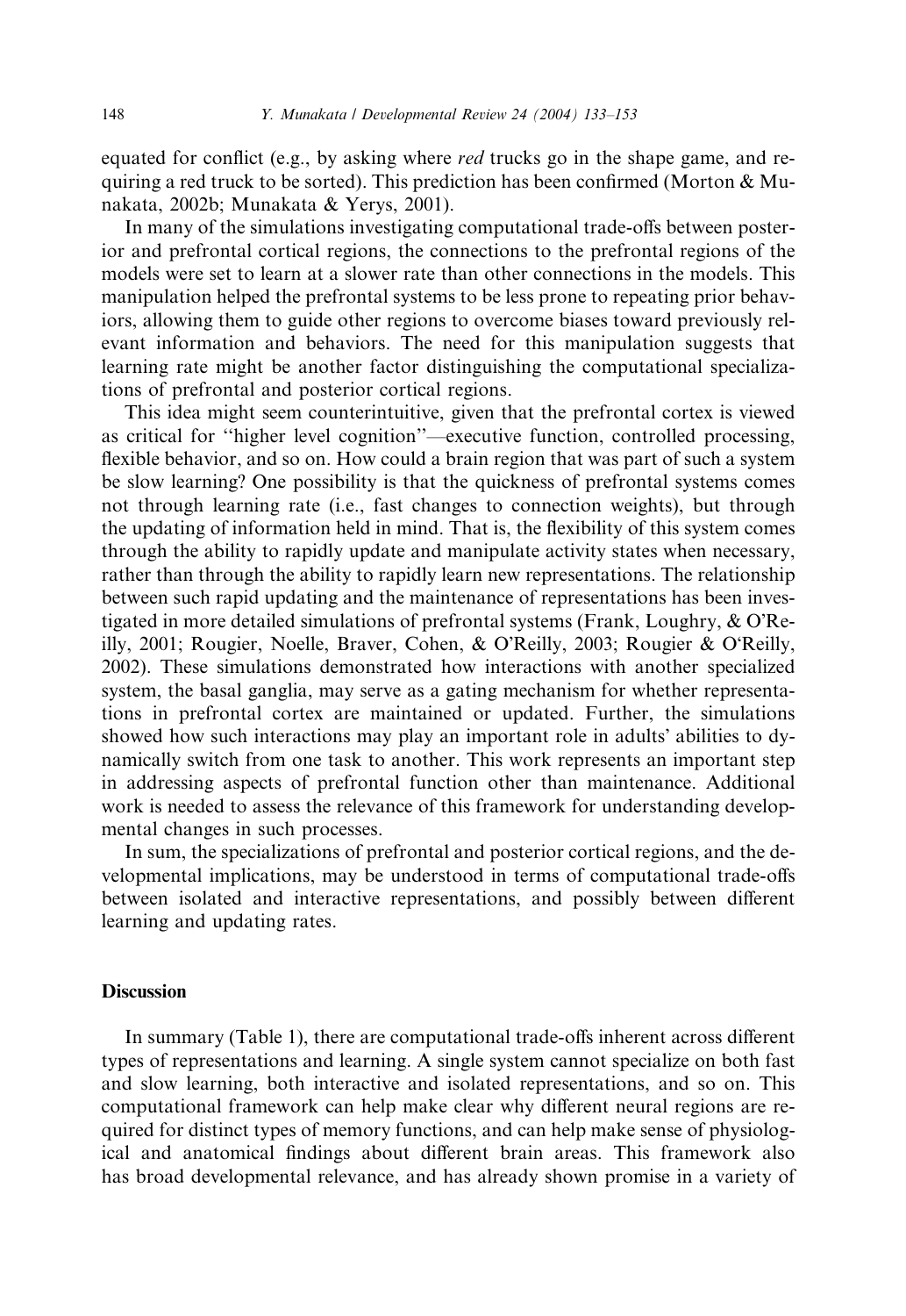Table 1

Summary of computational framework for considering neural specializations for memory functions and their developmental relevance

| Region                 | Representations             | Learning | Memory<br>specialization | Developmental<br>relevance    |
|------------------------|-----------------------------|----------|--------------------------|-------------------------------|
| Posterior cortex       | Distributed,<br>interactive | Slow     | Semantic                 | Category learning             |
|                        |                             |          |                          | Statistical learning          |
| Hippocampal<br>regions | Sparse, conjunctive         | Fast     | Episodic                 | Childhood amnesia             |
|                        |                             |          | Spatial                  | Developmental<br>amnesics     |
| Prefrontal cortex      | Isolated                    | Slowest? | Working                  | Perseveration.<br>flexibility |

domains, including category learning, developmental amnesia, and the development of flexibility.

Understanding neural specializations in terms of computational trade-offs could also help to make sense of developmental changes in patterns of brain activity and effects of brain damage. For example, an area that subserves a computational function crucial for learning a skill might be unimportant for executing the skill once it is learned. Understanding these kinds of computational dependencies could help to explain why certain kinds of brain damage (or activity) are linked to the learning of skills, such as reading, but not to the expert execution of those skills (Stiles, Bates, Thal, Trauner, & Reilly, 2002).

There is another way in which computational trade-offs may prove to be relevant for understanding development, and development may prove to be relevant for understanding computational trade-offs. In particular, the way in which neural systems specialize and accommodate computational trade-offs may change during the course of development. Such developmental changes might suggest that the neural specializations observed in the mature system may best be understood by considering the developmental processes that led to them. And, fully understanding the relevance of computational trade-offs for development may require us to go beyond taking the adult model and applying it to the developing system; a full understanding may require a consideration of interactions between computational trade-offs and developmental processes (see Karmiloff-Smith, 1998 for similar arguments for understanding developmental disorders).

This presentation has focused on the computational contrasts among brain regions, as a way of understanding their functional specializations. However, it is important to note that these contrasts are likely to be more graded in nature rather than all-or-none. For example, conjunctive representations exist outside of hippocampal regions, as in posterior visual cortical areas that respond to conjunctions of visual cues (Tanaka, 1996), parietal cortical areas that respond to conjunctions of perceptual information and eye movement plans (Colby, Duhamel, & Goldberg, 1996), and prefrontal cortical areas that respond to conjunctions of cues and responses (Asaad, Rainer, & Miller, 1998). Similarly, topographic organization of related information exists outside of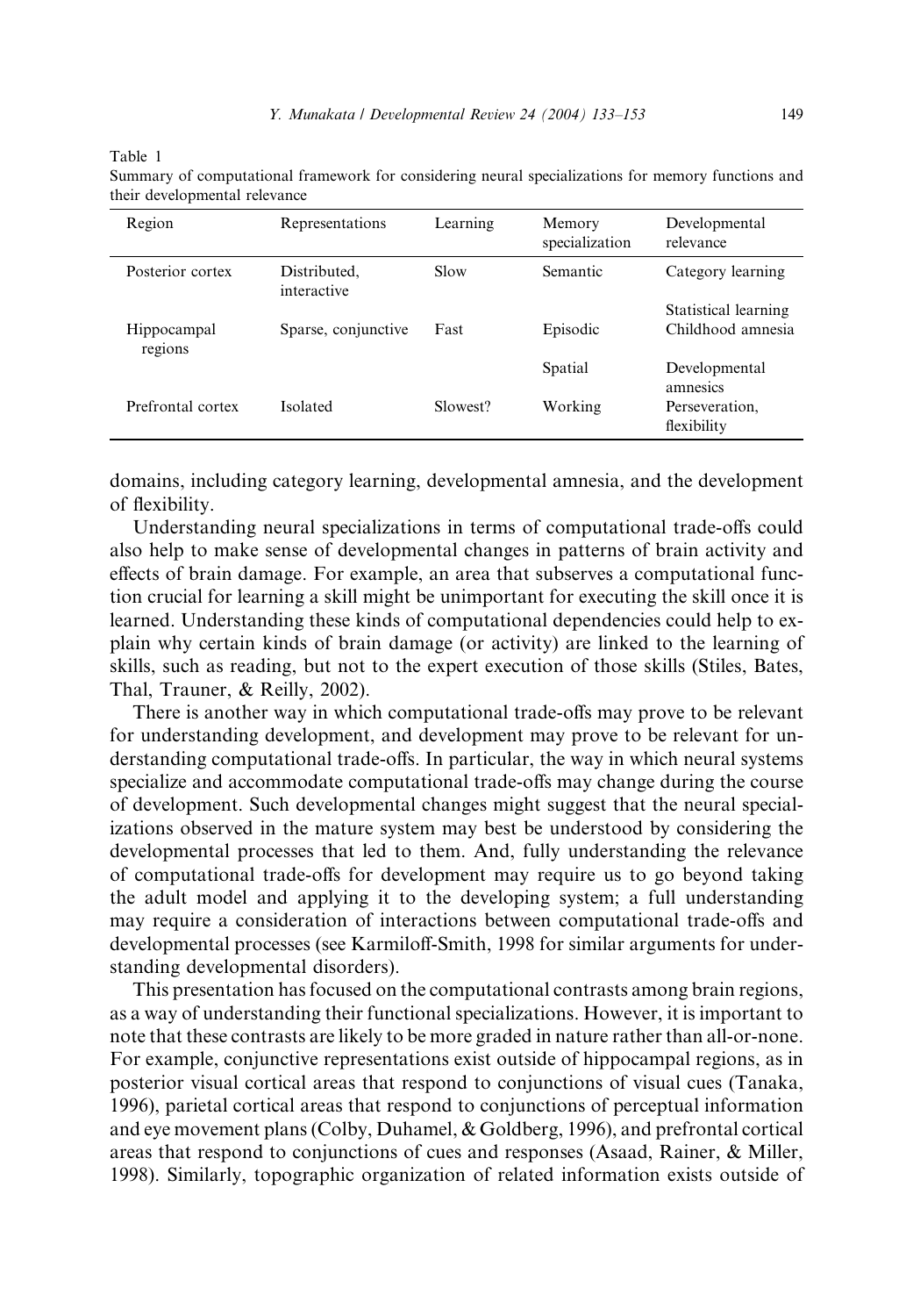prefrontal regions, as in the columns of cells responding to similar information observed in posterior cortical regions (Tanaka, 1996). Thus, the specializations discussed in this paper (and summarized in Table 1) are likely to reflect relative specializations. Graded differences across neural systems lead to computational advantages and disadvantages, which subserve relative functional specializations across areas.

Note that this computational approach focuses on the mechanisms underlying different types of memory specializations—the nature of representations and learning required to subserve different types of memory functions. As such, this approach may shed light on existing memory distinctions cast in terms of declarative versus procedural, episodic versus semantic, explicit versus implicit, and so on (Farah & McClelland, 1991; Munakata, 1998b; OReilly & Rudy, 2001). In some cases, the computational characterizations may provide a mechanistic account that maps directly onto existing distinctions made at the verbal level. The computational accounts would thus serve as another level of understanding existing verbal distinctions. In other cases, the computational characterizations may offer a re-casting of existing distinctions made at the verbal level.

In conclusion, interest and research activity has been increasing in both cognitive neuroscience approaches to development (see Johnson, 1997; Johnson, Munakata, & Gilmore, 2002; Nelson & Luciana, 2001, for reviews) and computational approaches to development (see Elman et al., 1996; Mareschal & Shultz, 1996; Munakata & Stedron, 2001; Simon & Halford, 1995; Thelen & Smith, 1994, for reviews). This article has focused on a growing intersection of these approaches—simulations that may serve as a bridge in the study of brain–behavior relations. These simulations investigate how computational trade-offs can lead to specializations of neural regions for different functions, and how an understanding of these computational trade-offs can inform the study of development. Much of this work is in relatively early stages, with great potential for additional simulation work to implement and test the mechanisms proposed. Such work will likely lead to elaborations of the specific ideas reviewed here regarding semantic, episodic, and working memory, and the implications for early memory development. Whatever the ultimate conclusions, computational models should continue to serve as a useful tool for investigating neural specializations and their developmental relevance.

# References

- Arbib, M. A. (Ed.). (2002). The handbook of brain theory and neutral networks (2nd ed.). Cambridge, MA: MIT Press.
- Asaad, W. F., Rainer, G., & Miller, E. K. (1998). Neural activity in the primate prefrontal cortex during associative learning. Neuron, 21, 1399–1407.
- Aslin, R. N., Saffran, J. R., & Newport, E. L. (1998). Computation of conditional probability statistics by 8-month-old infants. Psychological Science, 9, 321–324.
- Barnes, C. A., McNaughton, B. L., Mizumori, S. J. Y., Leonard, B. W., & Lin, L.-H. (1990). Comparison of spatial and temporal characteristics of neuronal activity in sequential stages of hippocampal processing. Progress in Brain Research, 83, 287–300.
- Braver, T. S., Cohen, J. D., Nystrom, L. E., Jonides, J., Smith, E. E., & Noll, D. C. (1997). A parametric study of frontal cortex involvement in human working memory. NeuroImage, 5, 49–62.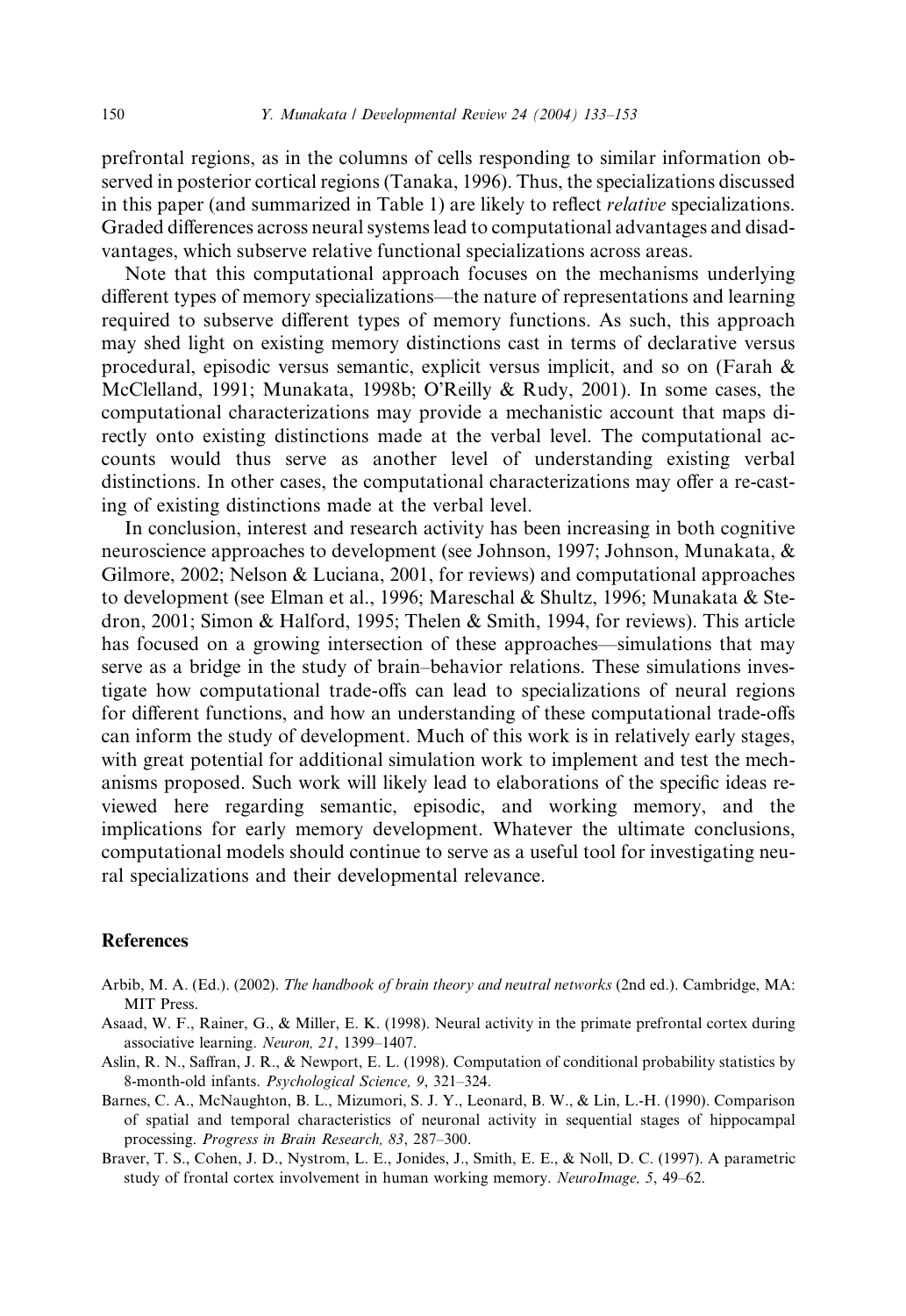- Colby, C. L., Duhamel, J. R., & Goldberg, M. E. (1996). Visual, presaccadic, and cognitive activation of single neurons in monkey lateral intraparietal area. Journal of Neurophysiology, 76, 2841.
- Diamond, A. (1985). Development of the ability to use recall to guide action, as indicated by infants performance on AAB. Child Development, 56, 868-883.
- Diamond, A. (2002). A model system for studying the role of dopamine in prefrontal cortex during early development in humans. In M. H. Johnson, Y. Munakata, & R. O. Gilmore (Eds.), *Brain development* and cognition: A reader (pp. 441–493). Oxford: Blackwell.
- Eldridge, L. L., Knowlton, B. J., Furmanski, C. S., Bookheimer, S. Y., & Engel, S. A. (2000). Remembering episodes: A selective role for the hippocampus during retrieval. Nature Neuroscience,  $3(11)$ ,  $1149-1152$ .
- Elman, J. L., Bates, E. A., Johnson, M. H., Karmiloff-Smith, A., Parisi, D., & Plunkett, K. (1996). Rethinking innateness: A connectionist perspective on development. Cambridge, MA: MIT Press.
- Farah, M. J. (1990). Visual agnosia. Cambridge, MA: MIT Press.
- Farah, M. J. (1994). Neuropsychological inference with an interactive brain: A critique of the ''locality'' assumption. Behavioral and Brain Sciences, 17, 43–104.
- Farah, M. J., & McClelland, J. L. (1991). A computational model of semantic memory impairment: Modality specificity and emergent category specificity. Journal of Experimental Psychology: General, 120, 339–357.
- Fiser, J., & Aslin, R. N. (2001). Unsupervised statistical learning of higher-order spatial structures from visual scenes. Psychological Science, 12, 499–504.
- Fodor, J. (1983). The modularity of mind. Cambridge, MA: MIT/Bradford Press.
- Frank, M. J., Loughry, B., & OReilly, R. C. (2001). Interactions between the frontal cortex and basal ganglia in working memory: A computational model. Cognitive, Affective, and Behavioral Neuroscience, 1, 137–160.
- Guenther, F. H., & Gjaja, M. N. (1996). The perceptual magnet effect as an emergent property of neural map formation. Journal of the Acoustical Society of America, 100, 1111-1121.
- Hauser, M. D., Newport, E. L., & Aslin, R. N. (2001). Segmentation of the speech stream in a nonhuman primate: Statistical learning in cotton top tamarins. Cognition, 78, B54–B64.
- Hermer, L., & Spelke, E. (1996). Modularity and development: the case of spatial reorientation. Cognition, 61, 195–232.
- Hofstadter, M. C., & Reznick, J. S. (1996). Response modality affects human infant delayed-response performance. Child Development, 67, 646–658.
- Howe, M. L., & Courage, M. L. (1993). On resolving the enigma of infantile amnesia. *Psychological* Bulletin, 113, 305–326.
- Johnson, M. H. (1997). *Developmental cognitive neuroscience: An introduction*. Blackwell Publishers.
- Johnson, M. H., Munakata, Y., & Gilmore, R. O. (Eds.). (2002). Brain development and cognition: A reader (2nd ed.). Oxford: Blackwell.
- Karmiloff-Smith, A. (1992). Beyond modularity: A developmental perspective on cognitive science. Cambridge, MA: MIT Press.
- Karmiloff-Smith, A. (1998). Development itself is the key to understanding developmental disorders. Trends in Cognitive Sciences, 2, 389–398.
- Kirkham, N. Z., Slemmer, J. A., & Johnson, S. P. (2002). Visual statistical learning in infancy: Evidence for a domain general learning mechanism. Cognition, 83, B35–B42.
- Lashley, K. S. (1929). Brain mechanisms and intelligence. Chicago: University of Chicago Press.
- Levitt, J. B., Lewis, D. A., Yoshioka, T., & Lund, J. S. (1993). Topography of pyramidal neuron intrinsic connections in macaque monkey prefrontal cortex (areas  $9 \& 46$ ). Journal of Comparative Neurology, 338, 360–376.
- Mareschal, D., & French, R. (2000). Mechanisms of categorization in infancy. *Infancy*, 1, 59–76.
- Mareschal, D., & Shultz, T. R. (1996). Generative connectionist networks and constructivist cognitive development. Cognitive Development, 11, 571–603.
- Maye, J., Werker, J. F., & Gerken, L. (2002). Infant sensitivity to distributional information can affect phonetic discrimination. Cognition, 82, B101–B111.
- McClelland, J. L., McNaughton, B. L., & O'Reilly, R. C. (1995). Why there are complementary learning systems in the hippocampus and neocortex: Insights from the successes and failures of connectionist models of learning and memory. Psychological Review, 102, 419–457.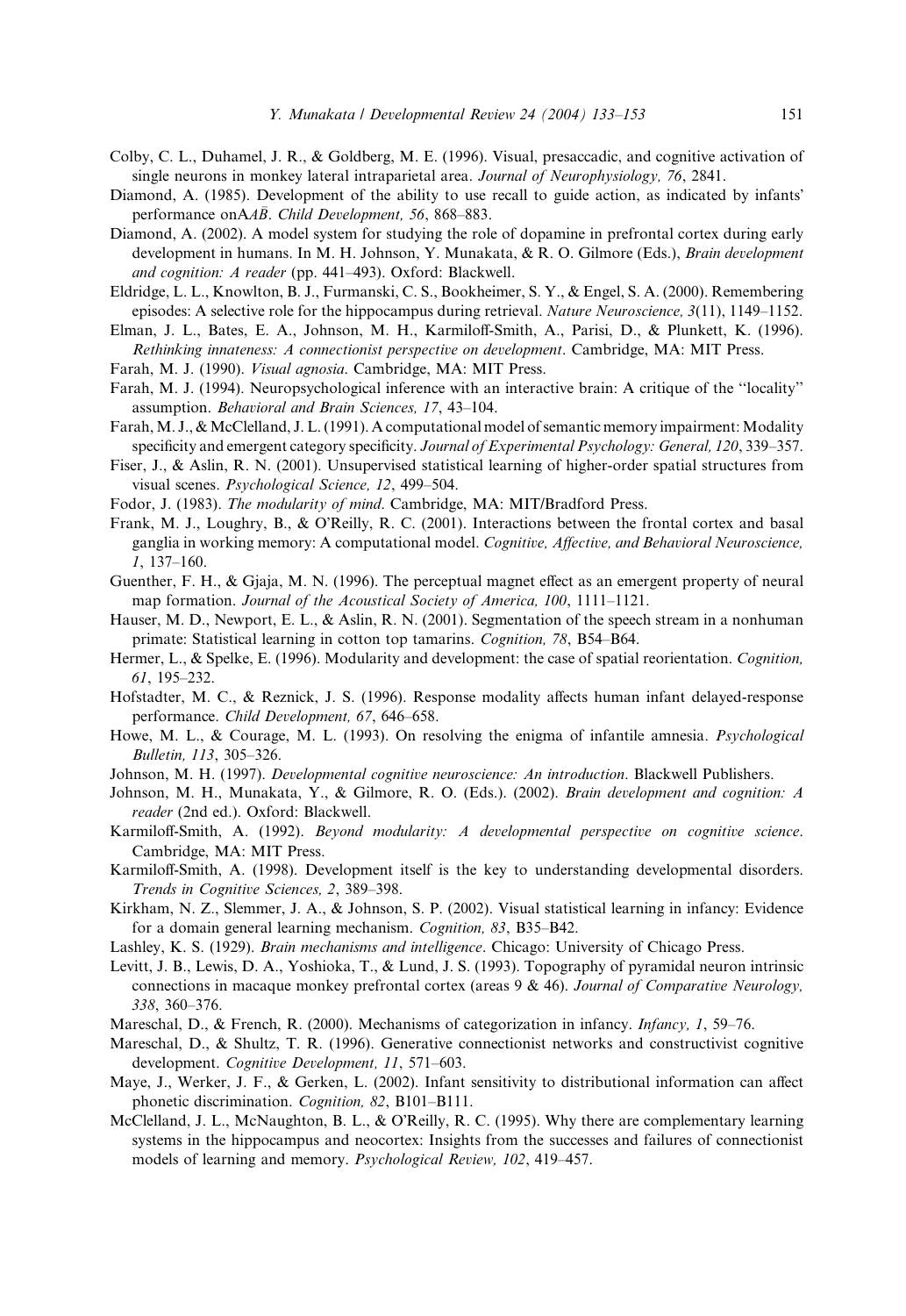- McClelland, J. L., Rumelhart, D. E., & PDP Research Group (Eds.). (1986). Parallel distributed processing. Volume 2: Psychological and biological models. Cambridge, MA: MIT Press.
- McClelland, J. L., Thomas, A., McCandliss, B. D., & Fiez, J. A. (1999). Understanding failures of learning: Hebbian learning, competition for representational space, and some preliminary experimental data. In J. Reggia, E. Ruppin, & D. Glanzman (Eds.), Brain, behavioral, and cognitive disorders: The neurocomputational perspective (pp. 75–80). Oxford: Elsevier.
- McCloskey, M., & Cohen, N. J. (1989). Catastrophic interference in connectionist networks: The sequential learning problem. In G. H. Bower (Ed.), The psychology of learning and motivation (Vol. 24, pp. 109–164). San Diego, CA: Academic Press.
- Miller, E. K., & Cohen, J. D. (2001). An integrative theory of prefrontal cortex function. Annual Review of Neuroscience, 24, 167–202.
- Miller, E. K., Erickson, C. A., & Desimone, R. (1996). Neural mechanisms of visual working memory in prefontal cortex of the macaque. Journal of Neuroscience, 16, 5154–5167.
- Miyake, A.& Shah, P. (Eds.). (1999). Models of working memory: Mechanisms of active maintenance and executive control. New York: Cambridge University Press.
- Monaghan, D. T., & Cotman, C. W. (1989). Regional variations in NMDA receptor properties. In J. C. Watkins & G. L. Collingridge (Eds.), *The NMDA receptor* (pp. 53-64). Oxford, UK: Oxford University Press.
- Morton, J. B., & Munakata, Y. (2002a). Active versus latent representations: A neural network model of perseveration and dissociation in early childhood. Developmental Psychobiology, 40, 255–265.
- Morton, J. B., & Munakata, Y. (2002b). Are you listening? Exploring a knowledge action dissociation in a speech interpretation task. Developmental Science, 5, 435–440.
- Morton, J. B., & Trehub, S. E. (2001). Children's understanding of emotion in speech. Child Development, 72(3), 834–843.
- Morton, J. B., Trehub, S. E., & Zelazo, P. D. (in press). Representational inflexibility in 6-year-olds understanding of emotion in speech. Child Development.
- Munakata, Y. (1998a). Infant perseveration and implications for object permanence theories: A PDP model of the AB task. Developmental Science, 1, 161-184.
- Munakata, Y. (1998b). Infant perseveration: Rethinking data, theory, and the role of modelling. Developmental Science, 1, 205–212.
- Munakata, Y., Morton, J. B., & Stedron, J. M. (2003). The role of prefrontal cortex in perseveration: Developmental and computational explorations. In P. Quinlan (Ed.), Connectionist models of development. East Sussex: Psychology Press.
- Munakata, Y., & Stedron, J.M. (2001). Neural network models of cognitive development. In C. Nelson & M. Luciana (Eds.), Handbook of developmental cognitive neuroscience (pp. 159–171). Cambridge, MA: MIT Press.
- Munakata, Y., & Yerys, B. E. (2001). All together now: When dissociations between knowledge and action disappear? Psychological Science, 12(4), 335–337.
- Nadel, L., Samsonovich, A., Ryan, L., & Moscovitch, M. (2000). Multiple trace theory of human memory: Computational, neuroimaging, and neuropsychological results. Hippocampus, 10, 352–368.
- Nelson, C. A.& Luciana, M. (Eds.). (2001). Handbook of developmental cognitive neuroscience. Cambridge: MIT Press.
- Norman, K. A.,  $\&$  O'Reilly, R. C. (2003). Modeling hippocampal and neocortical contributions to recognition memory: A complementary learning systems approach. Psychological Review, 110, 611–646.
- Olshausen, B. A., & Field, D. J. (1996). Emergence of simple-cell receptive field properties by learning a sparse code for natural images. Nature, 381, 607.
- O'Reilly, R. C., Braver, T. S., & Cohen, J. D. (1999a). A biologically based computational model of working memory. In A. Miyake & P. Shah (Eds.), *Models of working memory: Mechanisms of active* maintenance and executive control (pp. 375-411). New York: Cambridge University Press.
- O'Reilly, R. C., Mozer, M., Munakata, Y., & Miyake, A. (1999b). Discrete representations in working memory: A hypothesis and computational investigations. The second international conference on cognitive science (pp. 183–188). Tokyo: Japanese Cognitive Science Society.